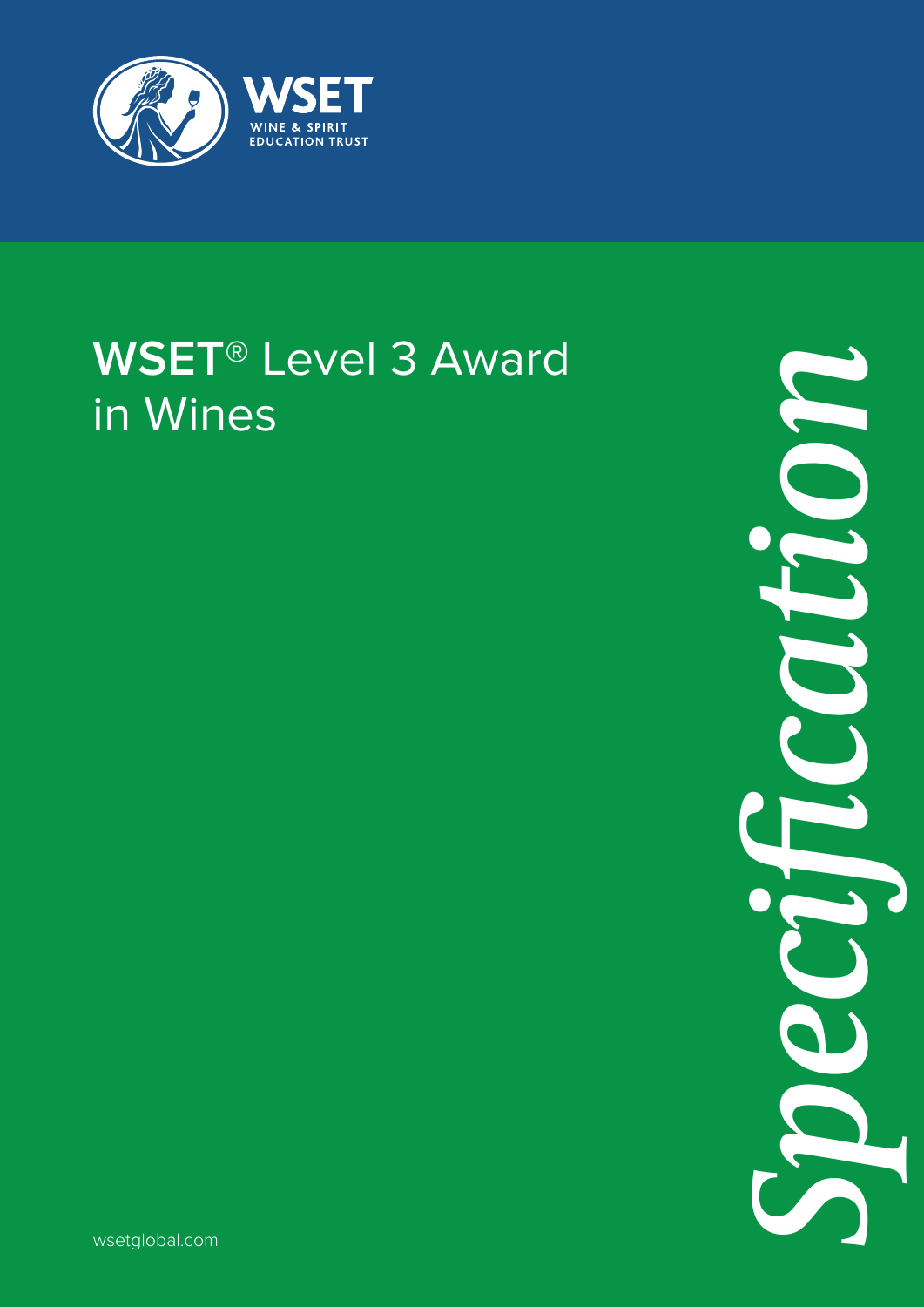

# *Specification*

# **WSET**® Level 3 Award in Wines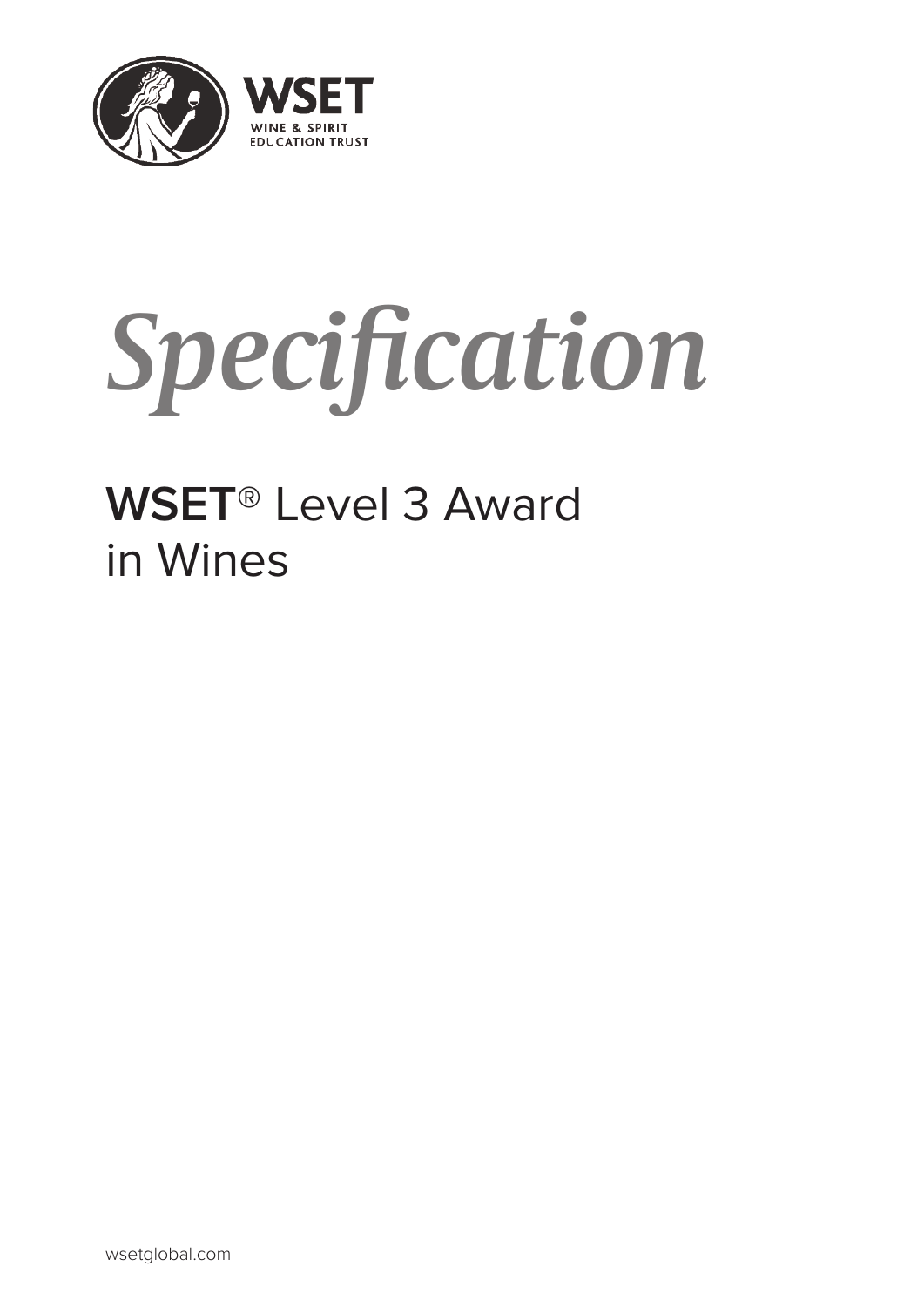Wine & Spirit Education Trust 39–45 Bermondsey Street, London SE1 3XF wset@wset.co.uk wsetglobal.com

© Wine & Spirit Education Trust 2016 Issue 1, 2016 Issue 1.1 2017 (update with minor amendments)

All rights reserved. No part of this publication may be reproduced or transmitted in any form or by any means, electronic or mechanical, including photocopying, recording or any information storage or retrieval system, without the prior permission in writing from the publishers.

Designed by Peter Dolton Editing and proofreading by Cambridge Editorial Ltd Production services by Wayment Print & Publishing Solutions Ltd Printed and bound by Markono Print Media Pte Ltd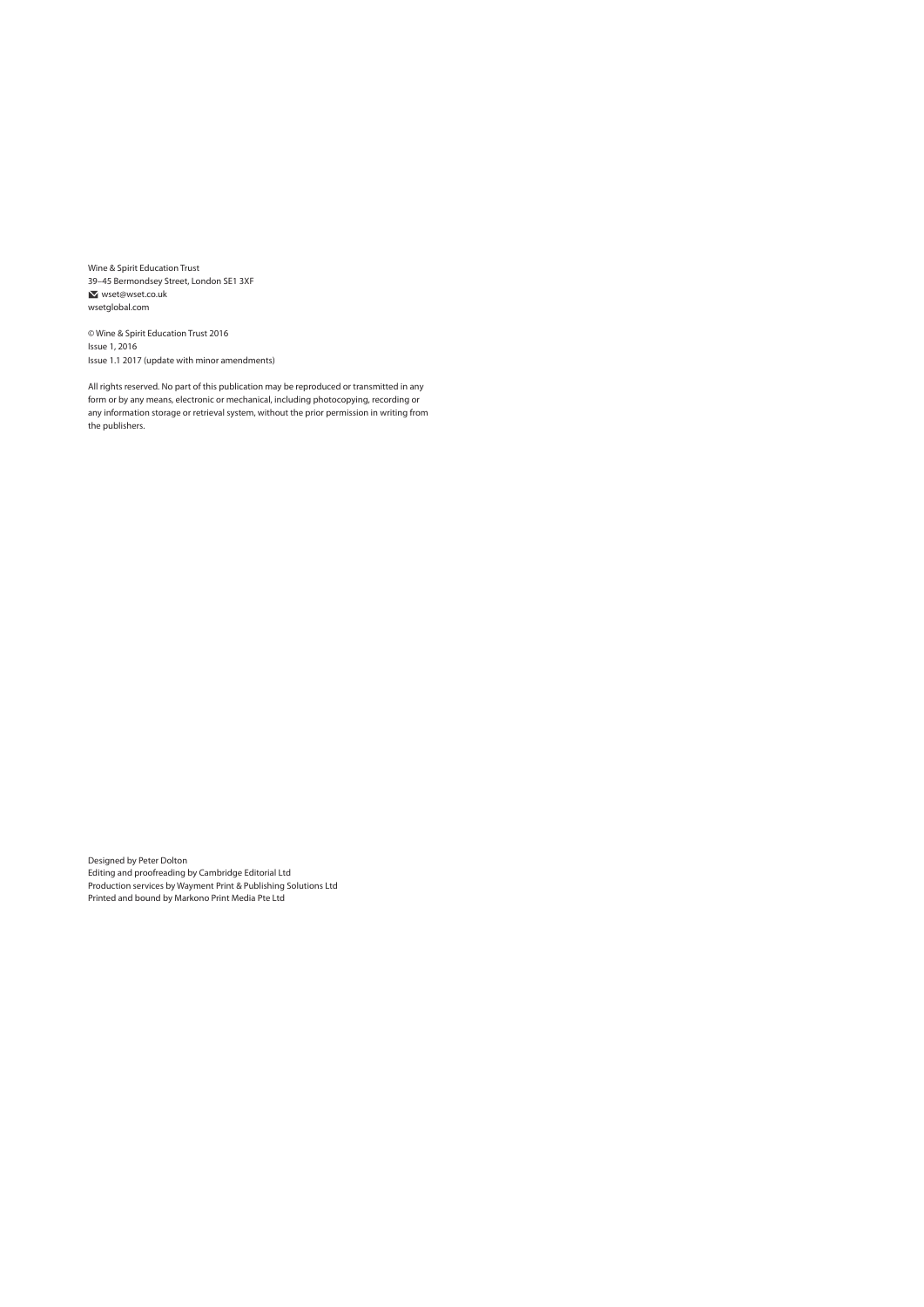## **Contents**

| <b>Introduction</b>                                          | 5  |
|--------------------------------------------------------------|----|
| <b>Wine &amp; Spirit Education Trust's Qualifications</b>    | 6  |
| Introduction to the WSET Level 3 Award in Wines              | 8  |
| <b>Learning Outcomes for the WSET Level 3 Award in Wines</b> | 10 |
| Unit 1: The Theory of Wines of the World                     | 10 |
| Unit 2: The Analytical Tasting of Wine                       | 22 |
| <b>Recommended Tasting Samples</b>                           | 23 |
| <b>Examination Guidance</b>                                  | 26 |
| <b>Sample Multiple-Choice Examination Questions</b>          | 28 |
| <b>Sample Short Written Answer Examination Question</b>      | 29 |
| <b>Examination Regulations</b>                               | 30 |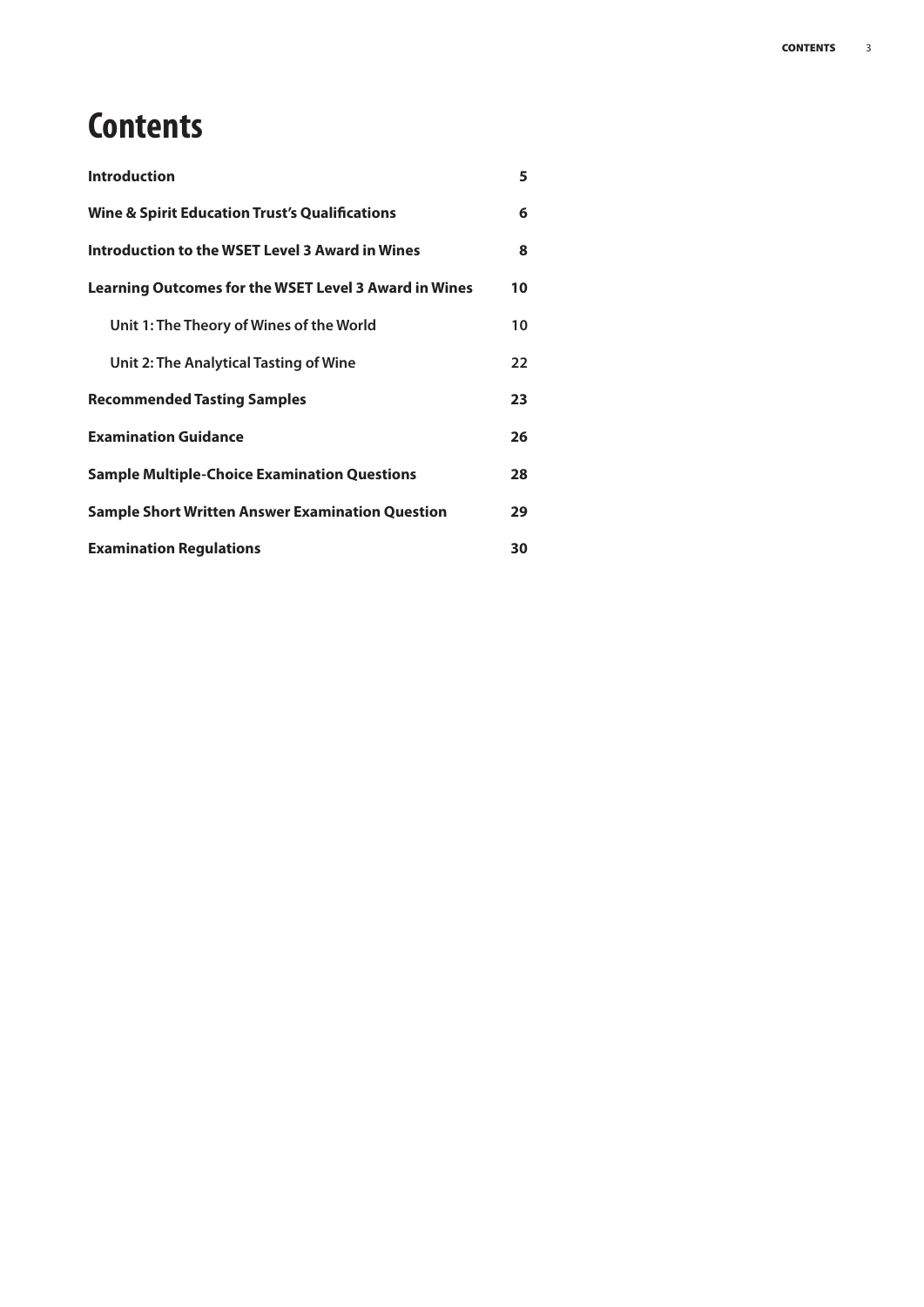## **Introduction**

This Specification contains necessary information for both candidates and Approved Programme Providers (APPs) about the WSET Level 3 Award in Wines.

The main part of the document is a detailed statement of the learning outcomes of the WSET Level 3 Award in Wines. These outcomes should be used by APPs to prepare programmes of learning, and by candidates to plan their studies, because the examination is specifically set to test these outcomes.

The Specification also provides a list of recommended tasting samples, guidance concerning the examination (including syllabus weighting and sample examination questions) and the examination regulations.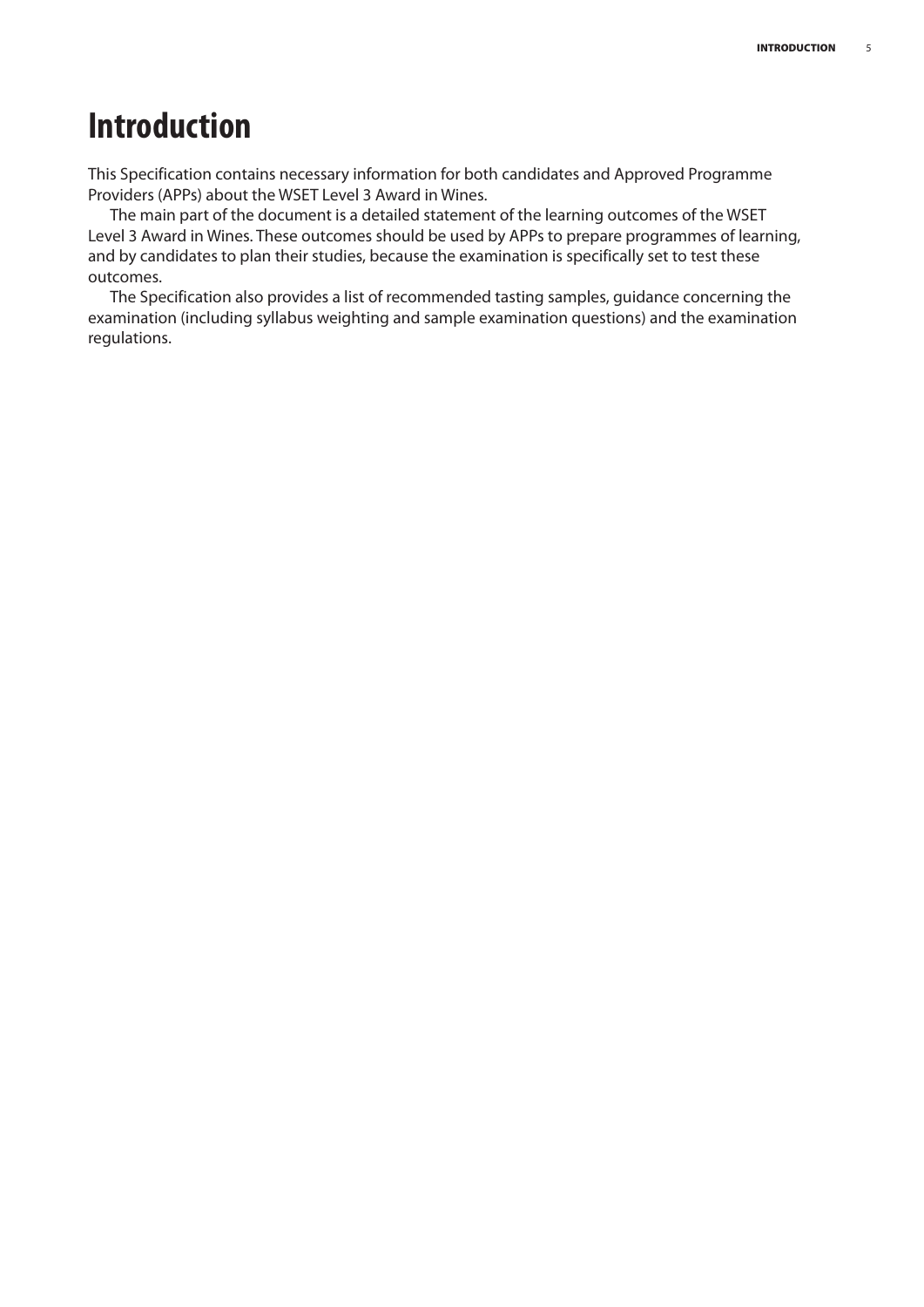## **The Wine & Spirit Education Trust's Qualifications**

#### **WSET Awards**

WSET Awards is the Awarding Body of the Wine & Spirit Education Trust, which provides quality-assured qualifications that help people to know more about alcoholic beverages and to develop their tasting skills. This is done by:

- liaising with the drinks industry to set suitable specifications
- approving programme providers to offer our qualifications
- setting examinations
- issuing certificates to successful candidates.

The development and awarding of WSET regulated qualifications is the sole responsibility of WSET Awards, the Awarding Body of The Wine & Spirit Education Trust.

The UK Government has established a regulatory authority, the **Office of Qualifications and Examinations Regulation (Ofqual)**, which regulates Awarding organisations that offer qualifications. Some WSET qualifications are listed below.

#### **Full Title: WSET Level 1 Award in Wines**

#### **Ofqual number 600/1504/4**

**Description:** This qualification provides a basic introduction to the main styles of wines available to front-line staff involved in the service or sale of wine. The qualification aims to provide the basic product knowledge and skills in the storage and service of wines required to prepare a person for their first job in wine hospitality or retail.

#### **Full Title: WSET Level 1 Award in Wine Service**

**Description:** This qualification builds on the knowledge and skills taught in the Level 1 Award in Wines, and shows how these can be used in a restaurant workplace. It is ideal for anyone who needs to gain basic skills in wine service, including those wishing to make their first steps into a career as a sommelier.

#### **Full Title: WSET Level 1 Award in Spirits**

#### **Ofqual number 600/1501/9**

**Description:** This qualification provides a basic introduction to the main categories of spirits available to front-line staff involved in the service or sale of spirits. The qualification aims to provide basic product knowledge to prepare a person for a role in hospitality or the spirits industry.

#### **Full Title: WSET Level 2 Award in Spirits**

#### **Ofqual number 600/1507/X**

**Description:** This qualification offers a greater breadth and depth of knowledge in the specific area of spirits and liqueurs than that offered by the broader-based Level 2 Award in Wines and Spirits. This qualification offers focused coverage of all product categories in the field of spirits, and end-use of the identified products together with the theory of tasting technique.

#### **Full Title: WSET Level 2 Award in Wines and Spirits**

#### **Ofqual number 600/1508/1**

**Description:** This qualification offers broad coverage of all product categories in the field of alcoholic drinks, together with the theory of tasting technique. It is suitable for those with little previous experience.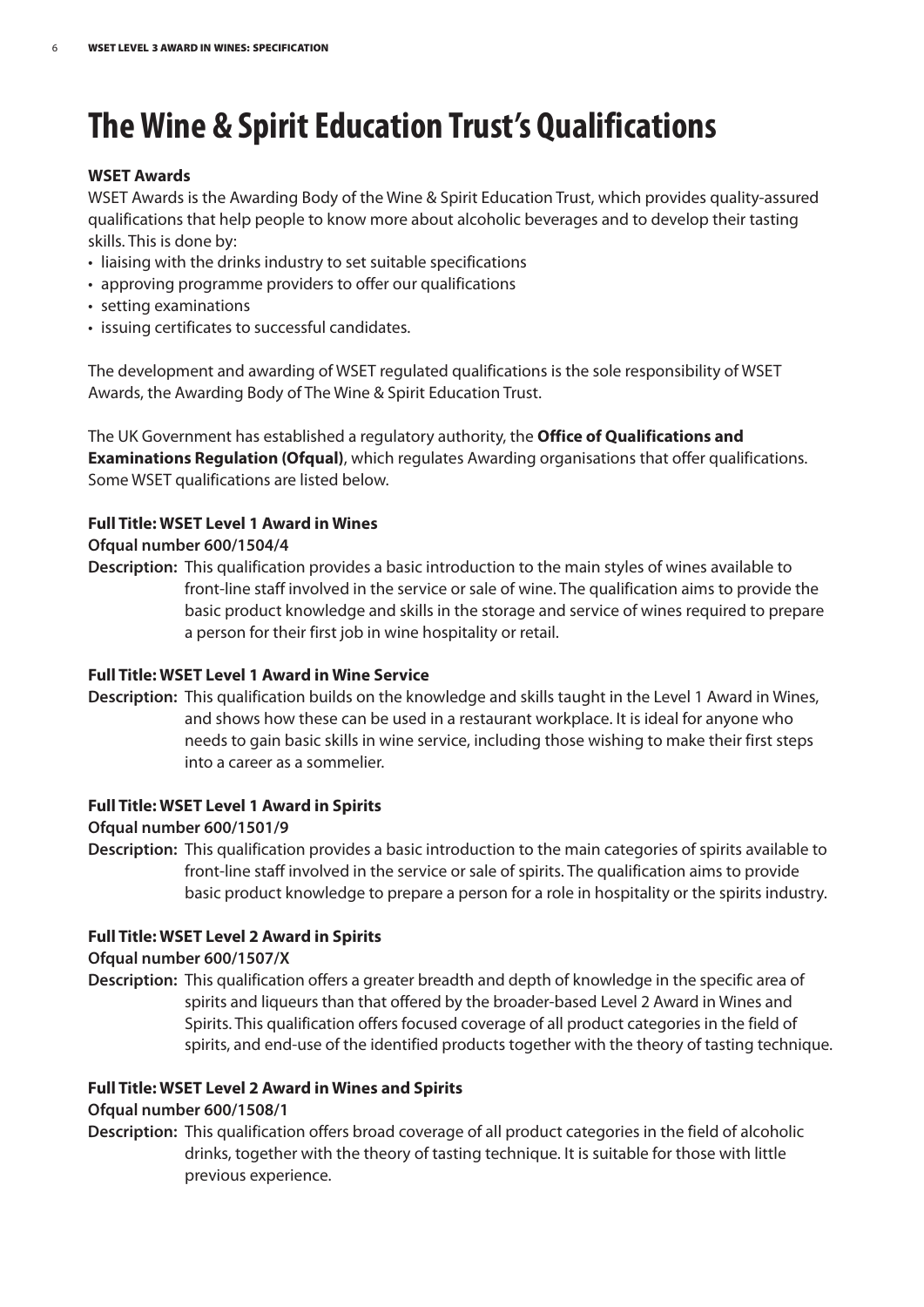#### **Full Title: WSET Level 3 Award in Wines**

#### **Ofqual number 601/6352/5**

**Description:** The Level 3 Award in Wines gives more comprehensive coverage of the wines of the world, with an increased focus on tasting technique.

#### **Full Title: WSET Level 4 Diploma in Wines and Spirits**

**Description:** This is a specialist qualification where detailed knowledge is combined with commercial factors and a thorough system for the professional evaluation of wines and spirits. The Diploma is recommended by the Institute of Masters of Wine for candidates wishing to pursue membership.



*BS EN ISO 9001:2008* WSET Awards operates a Quality Management System that complies with the requirements of BS EN ISO 9001:2008 for the management of awards for qualifications and examinations in the product knowledge and tasting competence of alcoholic beverages.

#### **How to Prepare for a WSET Qualification**

WSET qualifications can only be offered by organisations approved by WSET Awards, known as Approved Programme Providers (APPs), and candidates wishing to study for a WSET qualification must enrol with an APP. The candidate's relationship is with their APP and the APP is responsible for the delivery of the course and administering the examination, which is set by WSET Awards.

Group study with an APP is the best way of learning how to taste, but some APPs also prepare candidates for our examinations by distance learning.

A list of Approved Programme Providers (APPs) is published on the WSET website wsetglobal.com. Please contact the APP directly to find out about their programmes.

If you are interested in becoming an APP please contact the APP Administration Team, appadmin@wset.co.uk.

#### **Diversity and Equality Policy**

WSET Awards fully supports the principle of diversity and equality and is responsible for ensuring that all candidates for its qualifications are treated fairly and on an equal basis. A copy of our diversity and equality policy can be obtained from the APP Administration Team, appadmin@wset.co.uk.

#### **Customer Service Statement**

The quality and scope of service that customers can expect from WSET Awards is published in our Customer Service Statement. A copy can be obtained from the APP Administration Team, appadmin@wset.co.uk.

In the unlikely event of any dissatisfaction with the service received, please contact the registered APP in the first instance. If the issue is not resolved please contact the APP Administration Team, appadmin@wset.co.uk.

#### **Scholarship Scheme**

Scholarships are awarded for each academic year, which runs from 1 August to 31 July. Candidates who achieve outstanding marks in their examinations may be eligible for a scholarship. The scholarships are managed by WSET Awards, and eligible candidates will be contacted by WSET Awards after the end of each academic year once all the results for qualifying examinations have been collated.

There are many scholarships on offer; please go to the scholarships page on the WSET website for more details, wsetglobal.com/about-us/awards-bursaries.

Please note that these scholarships do not take the form of financial grants to fund studies, but are in recognition of examination performance.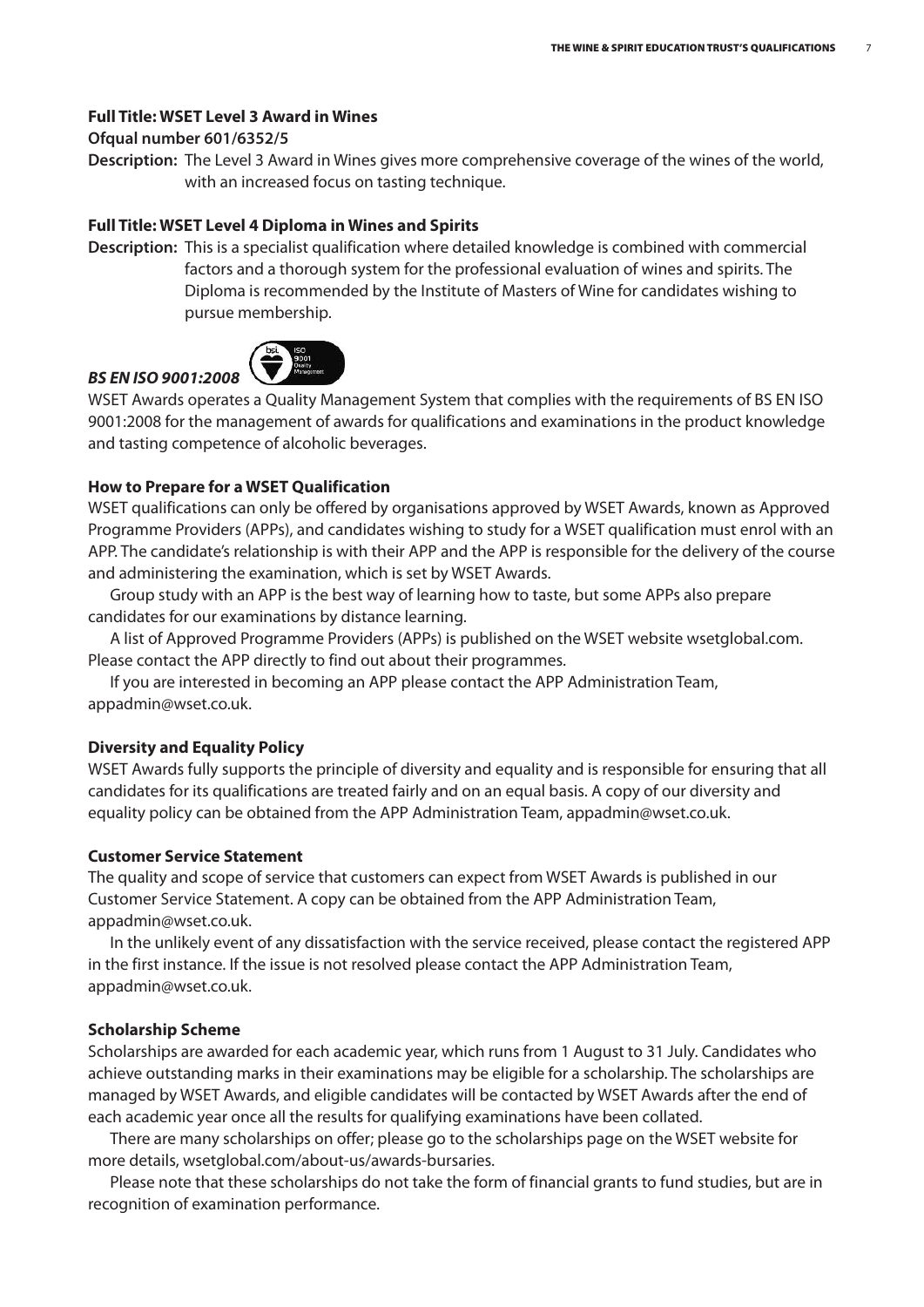## **Introduction to theWSETLevel 3 Award inWines**

#### **Qualification Aims**

The WSET Level 3 Award in Wines is designed to give a thorough understanding of the factors that account for the style, quality and price of the principal still, sparkling and fortified wines of the world. The qualification will assist those who are required to make professional evaluations of wines with regards to their style, quality and price. The qualification provides the in-depth product knowledge required to underpin job skills and competencies, for example in product selection in the retail and hospitality sectors.

Successful candidates will be able to describe the characteristics of the principal wines of the world and give information on the key factors influencing style, quality and price. They will consequently be in a position to advise management, to answer customer queries authoritatively, and to make informed selections of wines in a variety of situations.

#### **Qualification Structure**

In order to meet the qualification aims there are six learning outcomes spread over two Units. In order to gain the WSET Level 3 Award in Wines candidates must pass both Units.

| Unit 1: The Theory of Wines of the World |                                                                                                                                                                                                                                                                                            |  |
|------------------------------------------|--------------------------------------------------------------------------------------------------------------------------------------------------------------------------------------------------------------------------------------------------------------------------------------------|--|
| <b>Learning Outcome 1</b>                | Identify the principal natural and human factors in the vineyard and winery that<br>are involved in the production of still wines of the world and explain how they<br>can influence the style, quality and price of these wines.                                                          |  |
| <b>Learning Outcome 2</b>                | Identify and describe the characteristics of the still wines produced in the<br>principal wine producing regions of the world and explain how the key natural<br>and human factors in the vineyard, winery, law and commerce can influence<br>the style, quality and price of these wines. |  |
| <b>Learning Outcome 3</b>                | Identify and describe the characteristics of the principal sparkling wines of the<br>world and explain how the key natural and human factors in the vineyard,<br>winery, law and commerce can influence the style, quality and price of<br>these wines.                                    |  |
| <b>Learning Outcome 4</b>                | Identify and describe the characteristics of the principal fortified wines of the<br>world and explain how the key natural and human factors in the vineyard,<br>winery and law can influence the style, quality and price of these wines.                                                 |  |
| <b>Learning Outcome 5</b>                | Demonstrate the ability to provide information and advice to customers and<br>staff about wines.                                                                                                                                                                                           |  |
|                                          |                                                                                                                                                                                                                                                                                            |  |

| Unit 2: The Analytical Tasting of Wine |                                                                                                                                                                                                   |  |
|----------------------------------------|---------------------------------------------------------------------------------------------------------------------------------------------------------------------------------------------------|--|
| <b>Learning Outcome 1</b>              | Accurately describe the key characteristics of the principal still wines of the<br>world and use the description to make an assessment of quality and an<br>assessment of readiness for drinking. |  |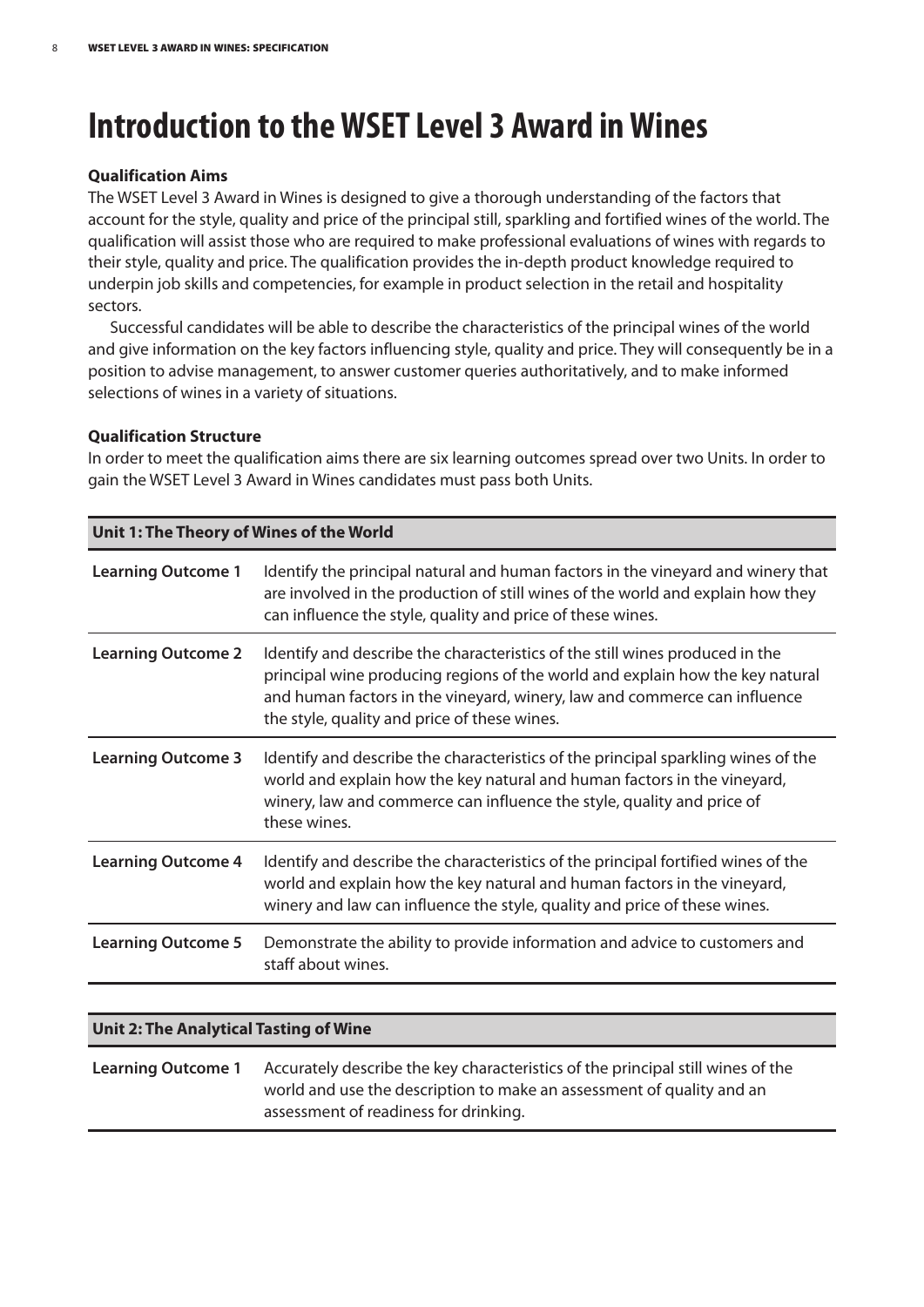#### **Enrolment**

The WSET Level 2 Award in Wines and Spirits or an equivalent level of experience is recommended for entry to the WSET Level 3 Award in Wines. Potential candidates should discuss their current level of knowledge with their APP before enrolling on the course, to ensure that this is a suitable qualification for them to undertake.

Candidates who are under the legal minimum age for the retail purchase of alcoholic beverages in the country where the examination is being held, or those who choose not to taste alcohol for health or religious reasons, will not be allowed to sample any alcoholic beverage as part of their course. These candidates will not be eligible to complete the assessment for Unit 2 of the WSET Level 3 Award in Wines. In such instances, candidates will receive a record of achievement on successful completion of Unit 1, but will not be awarded the WSET Level 3 Award in Wines qualification.

#### **Total Qualification Time (TQT) and Guided Learning Hours (GLH)**

TQT is an estimate of the total amount of time, measured in hours that a learner would reasonably need to be able to show the level of achievement necessary for the award of a qualification, it is made up of GLH and private study time. GLH include all tutor supervised learning and supervised assessments.

The TQT for the Level 3 Award in Wines is 84 hours, made up of 32.5 GLH (including the 2.5 hour examination) and 51.5 hours private study.

#### **Recommended Progression Routes**

The WSET Level 3 Award in Wines, or an equivalent level of experience, is required for entry to the WSET Level 4 Diploma in Wines and Spirits.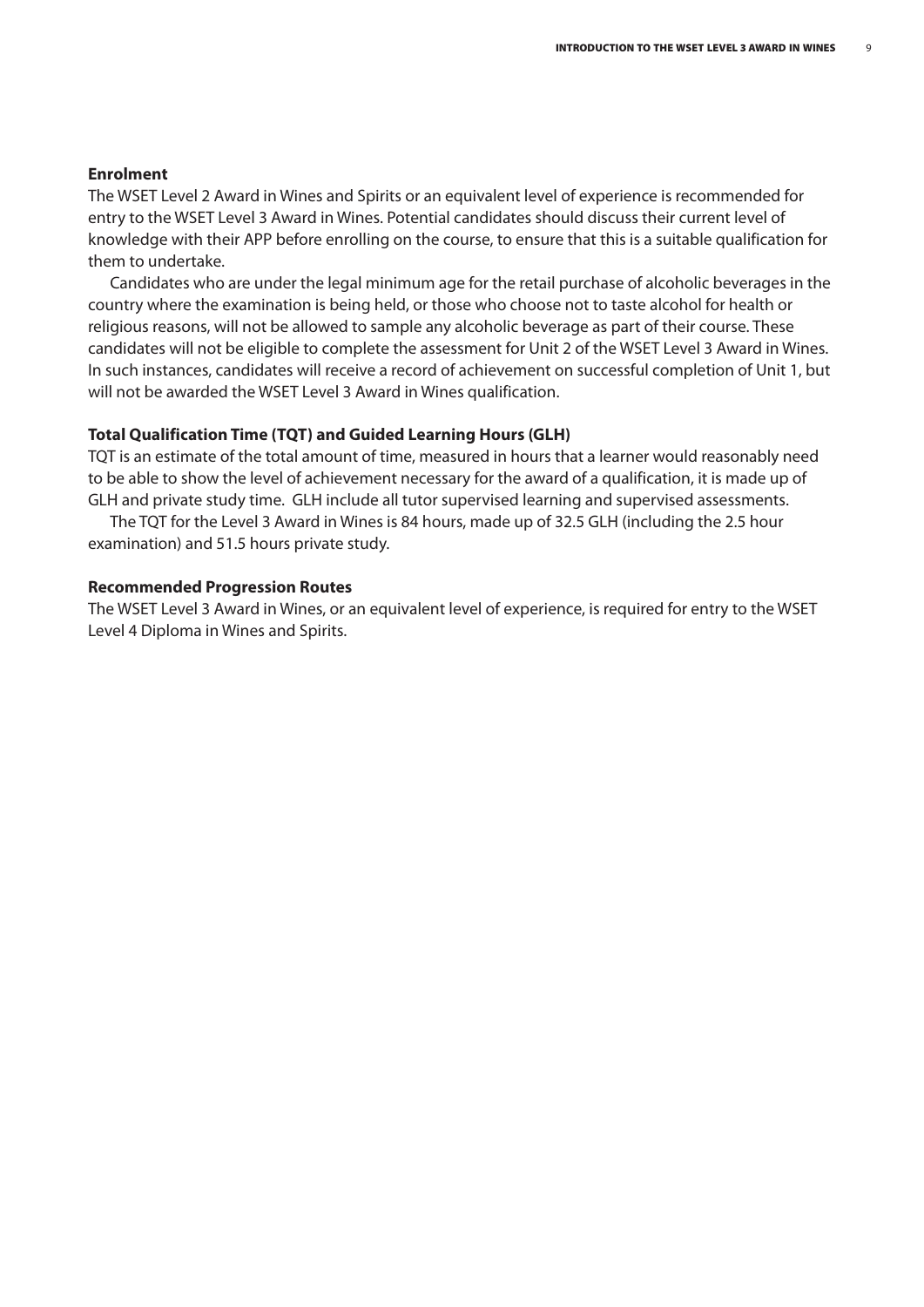## **Learning Outcomesfor theWSETLevel 3 Award inWines UNIT 1: The Theory of Wines of the World**

#### **Learning Outcome 1**

*Identify the principal natural and human factorsin the vineyard and winery that are involved in the* production of still wines of the world, and explain how they can influence the style, quality and price of *these wines.*

#### **Assessment Criteria**

- 1. Identify the key natural factors in the vineyard and explain in detail how they influence the style, quality and price of wine.
- 2. Identify the key human factors in the vineyard and explain in detail how they influence the style, quality and price of wine.
- 3. Identify the key human factors in the winery and explain in detail how they influence the style, quality and price of wine.

#### **Ranges**

| Range 1: Natural factors in the vineyard that influence style, quality and price |                                                                                                                 |  |
|----------------------------------------------------------------------------------|-----------------------------------------------------------------------------------------------------------------|--|
| The vine                                                                         | Species (V. vinifera), varieties, clones, crossings, hybrids, green parts, one-year-old wood,<br>permanent wood |  |
| Vine needs                                                                       | Warmth, sunlight, water, nutrients, carbon dioxide                                                              |  |
| Vine growth cycle                                                                | Dormancy, budburst, flowering, fruitset, véraison, ripening                                                     |  |
| Components of the<br>grape                                                       | Water, sugar, acids, colour, tannin, flavours                                                                   |  |
| Climate                                                                          | Cool, moderate, warm, hot<br>Mediterranean, maritime, continental                                               |  |
| <b>Factors influencing</b><br>regional climate                                   | Latitude, altitude, oceans, large lakes, continentality, diurnal range                                          |  |
| <b>Factors influencing</b><br>site climate                                       | Aspect, soil (heat, drainage), fog, bodies of water                                                             |  |
| Weather                                                                          | Vintage variation                                                                                               |  |
| Soil                                                                             | Water supply, nutrients                                                                                         |  |

#### **Range 2: Human factors in the vineyard that influence style, quality and price**

| Managing the vine                     | Training (head, cordon), pruning (spur, replacement cane), trellised, untrellised<br>(canopy management), density, harvest (timing, manual, machine)                                                                                                        |
|---------------------------------------|-------------------------------------------------------------------------------------------------------------------------------------------------------------------------------------------------------------------------------------------------------------|
| <b>Managing hazards</b>               | Frost (site selection, heaters, wind machines, sprinklers), freeze (earthing up), rain (harvest dates),<br>hail (nets, multiple sites), water stress (irrigation, drip, sprinkler, flood), sunburn<br>(canopy management), nutrient deficiency (fertiliser) |
| <b>Managing pests</b><br>and diseases | Phylloxera (use of rootstocks), other animals (insecticides, physical barriers),<br>fungal diseases (canopy management, fungicide), viruses and bacteria (replacing the vine,<br>sanitising the land)                                                       |
| Concentrating<br>grape sugars         | Noble rot, drying grapes on the vine, drying grapes after picking, freezing grapes on<br>the vine                                                                                                                                                           |
| Approaches to vineyard<br>management  | Conventional, sustainable, organic, biodynamic                                                                                                                                                                                                              |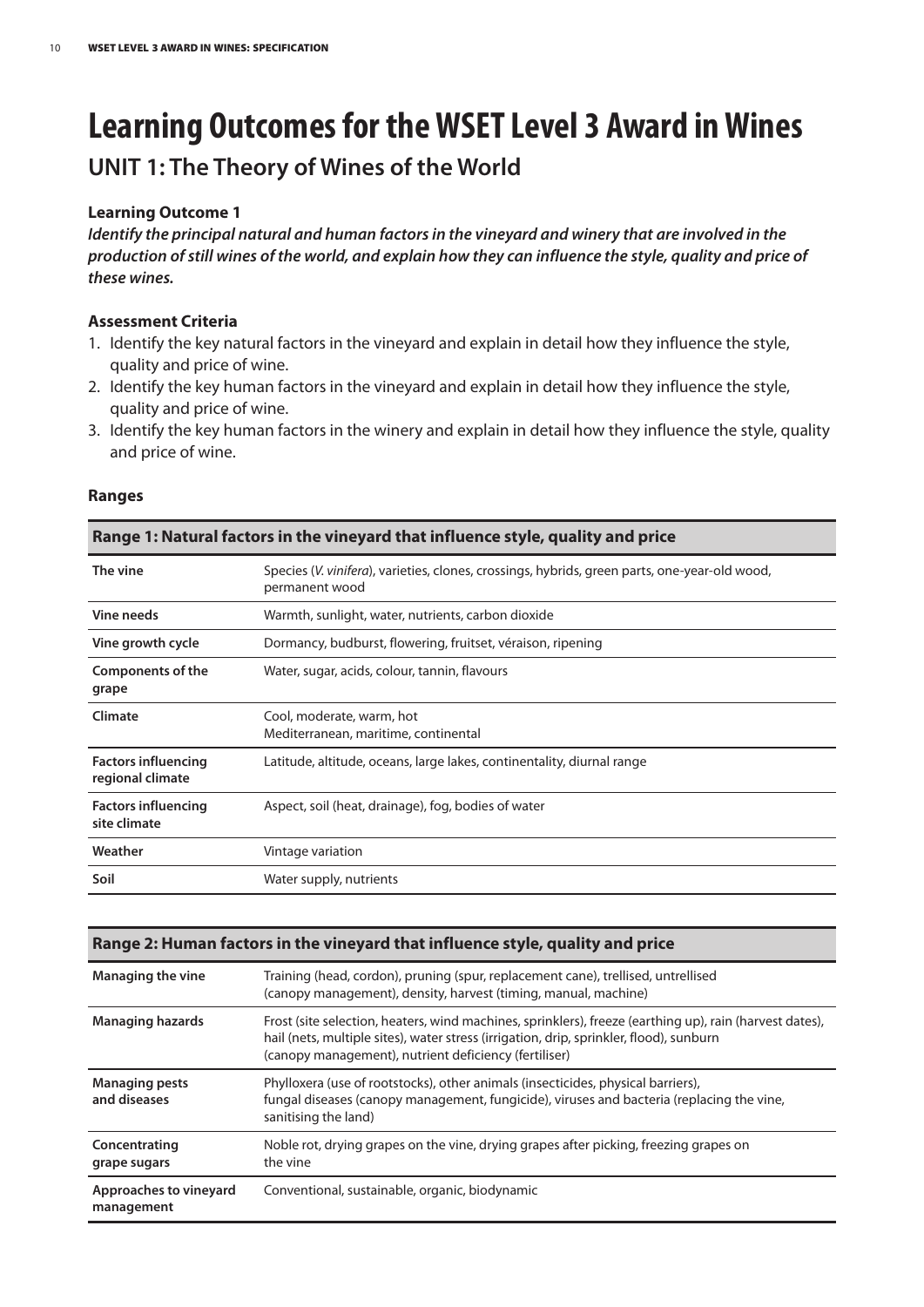| <b>Common elements</b>  | Roles of oxygen, roles of $SO_2$ , winery vessels (oak, stainless steel, concrete),<br>alcoholic fermentation, malolactic fermentation (MLF)                                                                                                                                              |  |
|-------------------------|-------------------------------------------------------------------------------------------------------------------------------------------------------------------------------------------------------------------------------------------------------------------------------------------|--|
| Must adjustments        | Must enrichment, acidification, deacidification                                                                                                                                                                                                                                           |  |
| <b>White winemaking</b> | Grape variety, grape reception, destemming, crushing, skin contact, pressing, clarification<br>alcoholic fermentation, racking off gross lees, MLF                                                                                                                                        |  |
| <b>Red winemaking</b>   | Grape variety, grape reception, destemming, crushing, pre-fermentation extraction,<br>alcoholic fermentation and extraction, post-fermentation extraction, pressing, MLF<br>Whole bunch fermentation (carbonic maceration, semi-carbonic maceration, whole bunches<br>with crushed fruit) |  |
| Rosé winemaking         | Direct pressing, short maceration, blending                                                                                                                                                                                                                                               |  |
| Sweet winemaking        | Interrupting the fermentation, adding a sweetening component, concentrating grape sugars                                                                                                                                                                                                  |  |
| <b>Maturation</b>       | Oak vessels (species, production, age, size), inert vessels (stainless steel, concrete, bottle),<br>lees contact, oak alternatives                                                                                                                                                        |  |
| <b>Blending</b>         | Reasons (balance, consistency, style)                                                                                                                                                                                                                                                     |  |
| Clarification           | Sedimentation, fining, filtration (depth, surface)                                                                                                                                                                                                                                        |  |
| <b>Stabilisation</b>    | Tartrate, microbiological                                                                                                                                                                                                                                                                 |  |
| Packaging               | Glass, plastic, bag-in-box                                                                                                                                                                                                                                                                |  |
| <b>Closures</b>         | Cork, synthetic cork, screw cap                                                                                                                                                                                                                                                           |  |

#### **Range 3: Human factors in the winery that influence style, quality and price**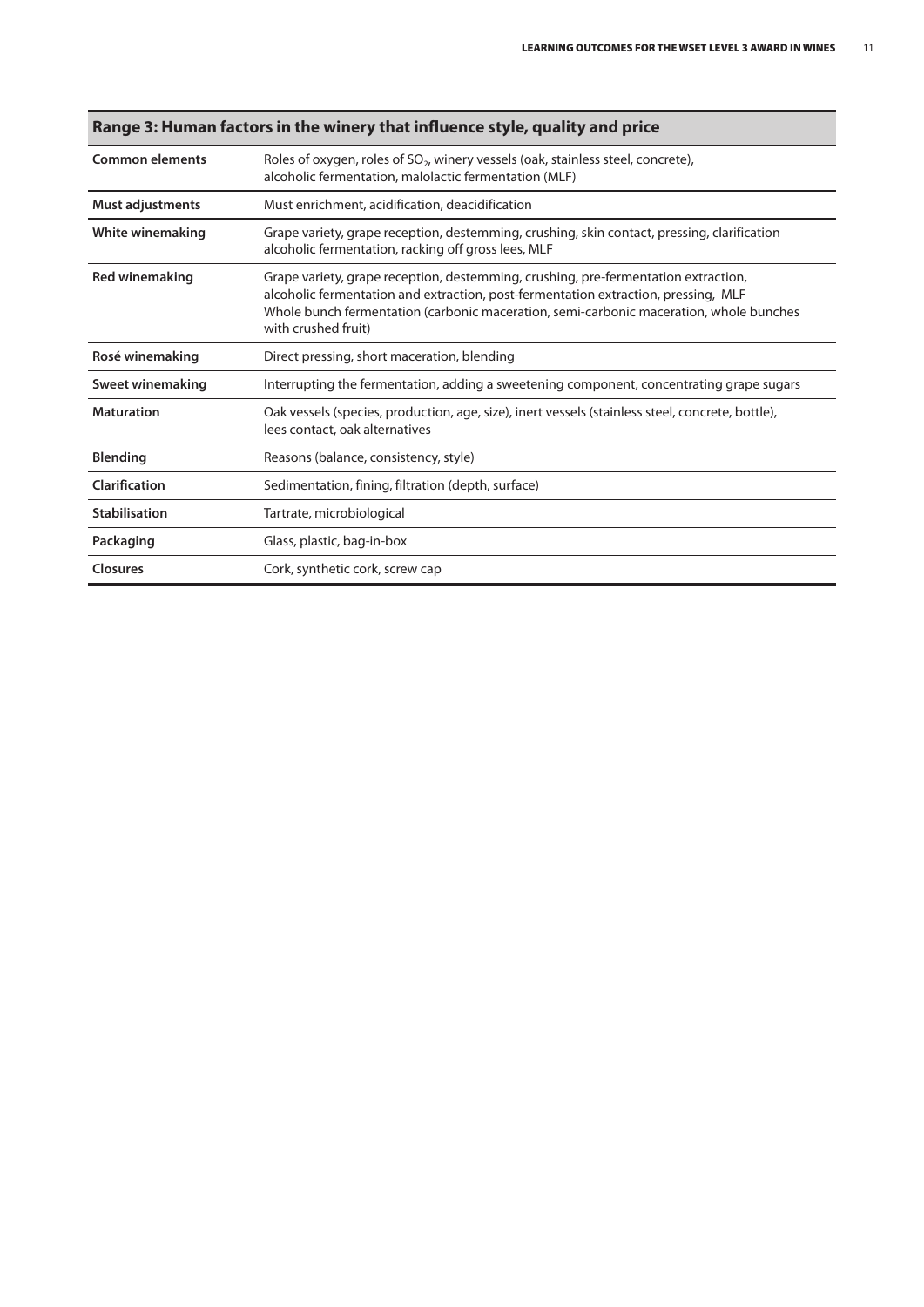#### **Learning Outcome 2**

*Identify and describe the characteristics of the still wines produced in the principal wine producing regions of the world and explain how the key natural and human factorsin the vineyard, winery, law and commerce can influence the style, quality and price of these wines.*

#### **Assessment Criteria**

- 1. Identify and locate the principal wine producing regions of the world and describe the style and quality of the still wines made there.
- 2. Identify key factors in the vineyard, winery, law and commerce involved in still wine production and briefly explain how they influence the style, quality and price of the principal still wines of the world.
- 3. Focusing on the principal grape varieties from named regions (listed in Range 2), apply knowledge from Learning Outcome 1 to explain how the factors in the vineyard and winery account for the style and quality of the wine.

#### **Ranges**

|                                              | Range 1: The principal still wine producing regions of the world                                                                                                                                                                                                                                                                                                                                                                     |  |  |
|----------------------------------------------|--------------------------------------------------------------------------------------------------------------------------------------------------------------------------------------------------------------------------------------------------------------------------------------------------------------------------------------------------------------------------------------------------------------------------------------|--|--|
| <b>FRANCE</b>                                |                                                                                                                                                                                                                                                                                                                                                                                                                                      |  |  |
| <b>Bordeaux</b>                              | Bordeaux, Bordeaux Supérieur<br>Côtes de Bordeaux, Entre-Deux-Mers<br>Médoc, Haut Médoc, Saint-Estèphe, Pauillac, Margaux, Saint-Julien<br>Graves, Pessac-Léognan<br>Saint Émilion, Saint-Émilion Grand Cru, Pomerol<br>Sauternes, Barsac                                                                                                                                                                                            |  |  |
| The Dordogne and<br><b>South West France</b> | Bergerac, Monbazillac, Cahors, Madiran, Jurançon, Côtes de Gascogne                                                                                                                                                                                                                                                                                                                                                                  |  |  |
| <b>Burgundy</b>                              | Bourgogne<br>Chablis<br>Bourgogne Hautes Côtes de Nuits, Côte de Nuits-Villages, Gevrey-Chambertin, Vougeot,<br>Vosne-Romanée, Nuits-Saint-Georges<br>Bourgogne Hautes Côtes de Beaune, Côte de Beaune-Villages, Aloxe-Corton, Beaune,<br>Pommard, Volnay, Meursault, Puligny-Montrachet, Chassagne-Montrachet<br>Bourgogne Côte Chalonnaise, Rully, Mercurey, Givry, Montagny<br>Mâcon, Mâcon Villages, Pouilly-Fuissé, Saint-Véran |  |  |
| <b>Beaujolais</b>                            | Beaujolais, Beaujolais Villages, Brouilly, Fleurie, Morgon, Moulin-à-Vent                                                                                                                                                                                                                                                                                                                                                            |  |  |
| Alsace                                       | Alsace, Alsace Grand Cru                                                                                                                                                                                                                                                                                                                                                                                                             |  |  |
| <b>The Loire Valley</b>                      | Muscadet, Muscadet Sèvre et Maine<br>Anjou, Coteaux du Layon, Savennières, Saumur, Saumur-Champigny<br>Vouvray, Touraine, Bourgueil, Chinon<br>Sancerre, Pouilly-Fumé, Menetou-Salon<br>Rosé d'Anjou, Cabernet d'Anjou, Rosé de Loire                                                                                                                                                                                                |  |  |
| The Rhône Valley                             | Côtes du Rhône, Côtes du Rhône Villages<br>Côte Rôtie, Condrieu, Saint-Joseph, Hermitage, Crozes-Hermitage, Cornas<br>Châteauneuf-du-Pape, Gigondas, Vacqueyras, Lirac, Tavel                                                                                                                                                                                                                                                        |  |  |
| <b>Southern France</b>                       | Pays d'Oc<br>Languedoc, Minervois, Fitou, Corbières, Picpoul de Pinet<br>Côtes du Roussillon, Côtes du Roussillon Villages<br>Bandol, Côtes de Provence                                                                                                                                                                                                                                                                              |  |  |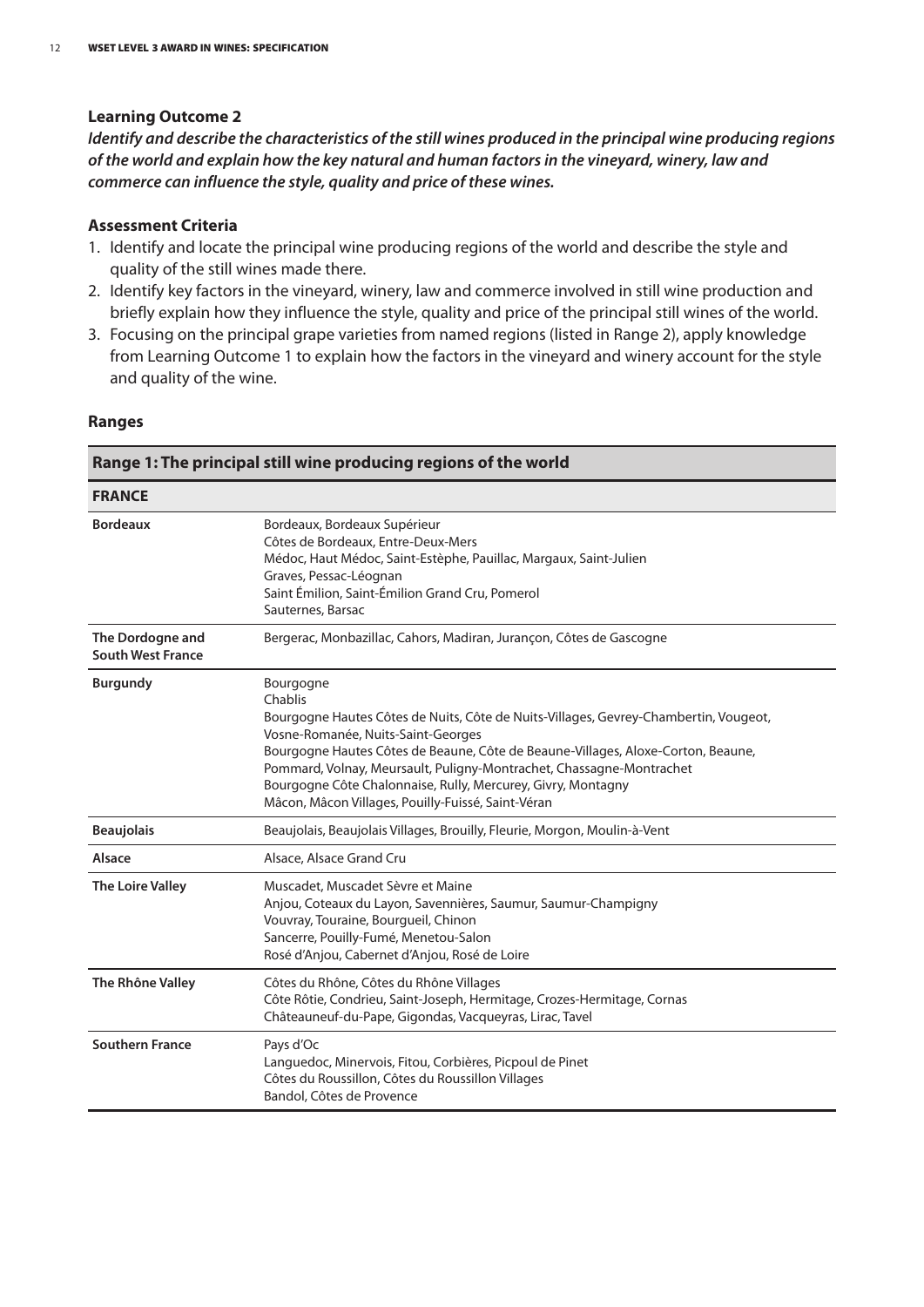| <b>GERMANY</b>             |                                                                                                                                                     |
|----------------------------|-----------------------------------------------------------------------------------------------------------------------------------------------------|
| Mosel                      | Bernkastel, Wehlen, Piesport                                                                                                                        |
| <b>Nahe</b>                | Schlossböckelheim                                                                                                                                   |
| Rheingau                   | Rüdesheim, Johannisberg                                                                                                                             |
| Rheinhessen                | Nierstein                                                                                                                                           |
| <b>Pfalz</b>               | Forst, Deidesheim                                                                                                                                   |
| <b>Baden</b>               |                                                                                                                                                     |
| Franken                    |                                                                                                                                                     |
| <b>AUSTRIA</b>             |                                                                                                                                                     |
| Niederösterreich           | Wachau, Weinviertel                                                                                                                                 |
| <b>Burgenland</b>          |                                                                                                                                                     |
| <b>HUNGARY</b>             |                                                                                                                                                     |
|                            | Tokaj (Sweet wines only)                                                                                                                            |
| <b>GREECE</b>              |                                                                                                                                                     |
|                            | Naoussa, Nemea, Santorini                                                                                                                           |
| <b>ITALY</b>               |                                                                                                                                                     |
| <b>Trentino-Alto Adige</b> | Trentino, Alto Adige                                                                                                                                |
| Friuli-Venezia Giulia      | Collio, Colli Orientali, Friuli Grave                                                                                                               |
| Veneto                     | Veneto, Valpolicella, Valpolicella Classico, Amarone della Valpolicella, Recioto della Valpolicella,<br>Valpolicella Ripasso, Soave, Soave Classico |
| Piemonte                   | Barolo, Barbaresco, Barbera d'Asti, Dolcetto d'Alba, Gavi                                                                                           |
| <b>Tuscany</b>             | Toscana, Chianti, Chianti Classico, Bolgheri, Brunello di Montalcino, Vino Nobile di Montepulciano                                                  |
| Marche                     | Verdicchio dei Castelli di Jesi                                                                                                                     |
| <b>Umbria</b>              | Orvieto                                                                                                                                             |
| Lazio                      | Frascati                                                                                                                                            |
| Abruzzo                    | Montepulciano d'Abruzzo                                                                                                                             |
| Campania                   | Taurasi, Fiano di Avellino, Greco di Tufo                                                                                                           |
| Puglia                     | Puglia, Salice Salentino                                                                                                                            |
| <b>Basilicata</b>          | Aglianico del Vulture                                                                                                                               |
| <b>Sicily</b>              | Sicilia, Terre di Sicilia/Terre Siciliane, Etna                                                                                                     |
| <b>SPAIN</b>               |                                                                                                                                                     |
| The Upper Ebro             | Rioja, Navarra, Calatayud, Cariñena                                                                                                                 |
| Catalunya                  | Priorat, Catalunya, Penedès                                                                                                                         |
| The Duero Valley           | Ribera del Duero, Toro, Rueda                                                                                                                       |
| The North West             | Rías Baixas, Bierzo                                                                                                                                 |
| <b>The Levante</b>         | Valencia, Jumilla, Yecla                                                                                                                            |
| Castilla-La Mancha         | La Mancha, Valdepeñas                                                                                                                               |
| Castilla y León VdlT       |                                                                                                                                                     |
| <b>PORTUGAL</b>            |                                                                                                                                                     |
|                            |                                                                                                                                                     |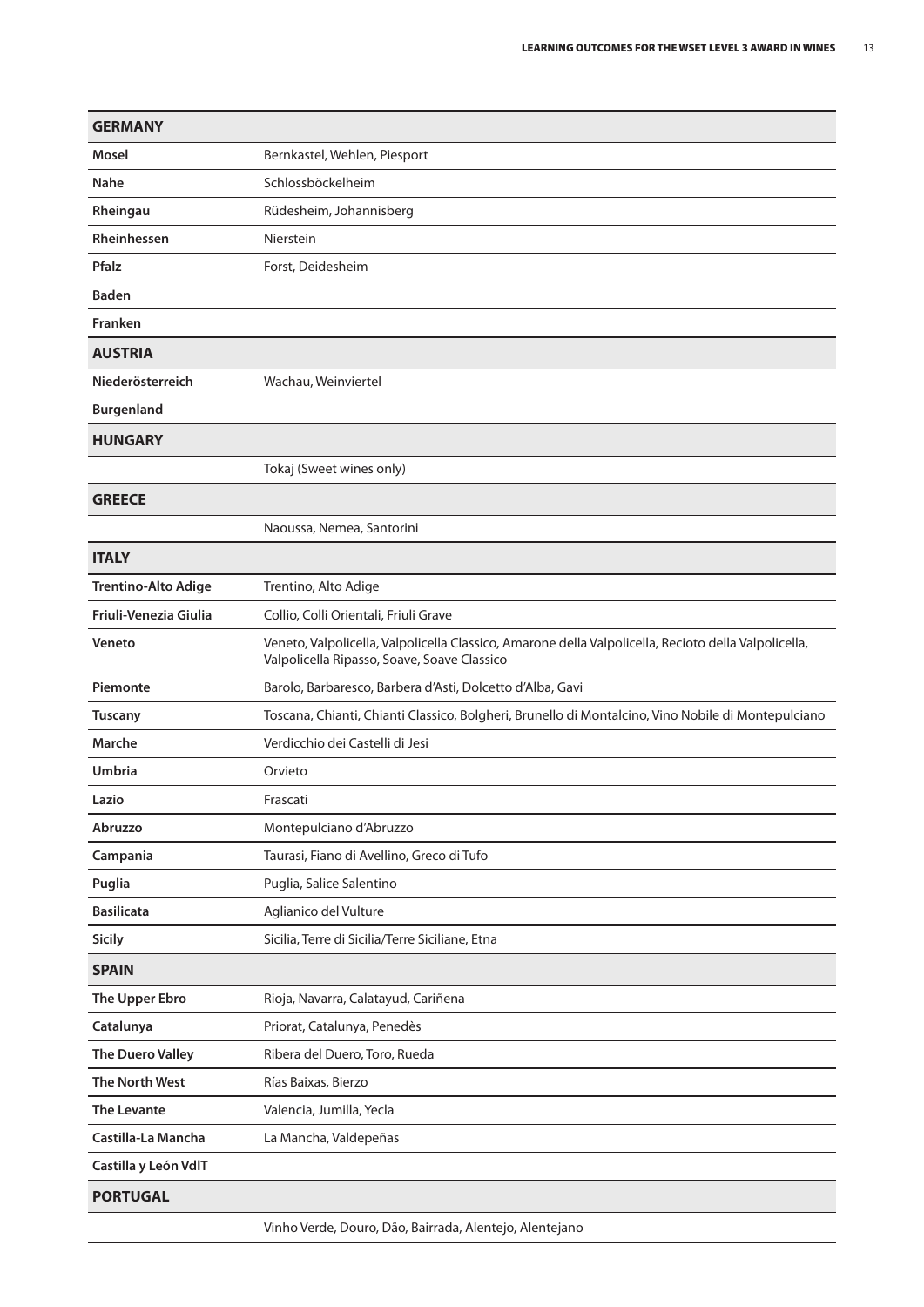| <b>UNITED STATES OF AMERICA</b> |                                                                                                                                                                                                                                                                                                                                                                                                 |  |  |
|---------------------------------|-------------------------------------------------------------------------------------------------------------------------------------------------------------------------------------------------------------------------------------------------------------------------------------------------------------------------------------------------------------------------------------------------|--|--|
| California                      | Napa County, Napa Valley, Rutherford, Oakville, Stags Leap District, Howell Mountain,<br>Mount Veeder, Los Carneros, Saint Helena, Calistoga<br>Sonoma County, Russian River Valley, Alexander Valley, Dry Creek Valley, Sonoma Coast<br>Mendocino County<br><b>Santa Cruz Mountains</b><br>Monterey<br>San Luis Obispo County, Paso Robles<br>Santa Barbara County, Santa Maria Valley<br>Lodi |  |  |
| Oregon                          | <b>Willamette Valley</b>                                                                                                                                                                                                                                                                                                                                                                        |  |  |
| Washington                      | Columbia Valley, Yakima Valley                                                                                                                                                                                                                                                                                                                                                                  |  |  |
| New York                        | <b>Finger Lakes</b>                                                                                                                                                                                                                                                                                                                                                                             |  |  |
| <b>CANADA</b>                   |                                                                                                                                                                                                                                                                                                                                                                                                 |  |  |
| <b>Ontario</b>                  | Niagara Peninsula                                                                                                                                                                                                                                                                                                                                                                               |  |  |
| <b>British Columbia</b>         | Okanagan Valley                                                                                                                                                                                                                                                                                                                                                                                 |  |  |
| <b>CHILE</b>                    |                                                                                                                                                                                                                                                                                                                                                                                                 |  |  |
| <b>Coquimbo Region</b>          | Elqui Valley, Limarí Valley                                                                                                                                                                                                                                                                                                                                                                     |  |  |
| <b>Aconcagua Region</b>         | Casablanca Valley, San Antonio Valley, Leyda Valley, Aconcagua Valley                                                                                                                                                                                                                                                                                                                           |  |  |
| <b>Central Valley Region</b>    | Cachapoal Valley, Colchagua Valley, Maipo Valley, Curicó Valley, Maule Valley                                                                                                                                                                                                                                                                                                                   |  |  |
| <b>Southern Region</b>          |                                                                                                                                                                                                                                                                                                                                                                                                 |  |  |
| <b>ARGENTINA</b>                |                                                                                                                                                                                                                                                                                                                                                                                                 |  |  |
| <b>Salta</b>                    | Cafayate                                                                                                                                                                                                                                                                                                                                                                                        |  |  |
| San Juan                        |                                                                                                                                                                                                                                                                                                                                                                                                 |  |  |
| Mendoza                         | Uco Valley, Luján de Cuyo, Maipú                                                                                                                                                                                                                                                                                                                                                                |  |  |
| Patagonia                       |                                                                                                                                                                                                                                                                                                                                                                                                 |  |  |
| <b>SOUTH AFRICA</b>             |                                                                                                                                                                                                                                                                                                                                                                                                 |  |  |
| <b>Western Cape</b>             |                                                                                                                                                                                                                                                                                                                                                                                                 |  |  |
| <b>Coastal Region</b>           | Stellenbosch, Paarl, Constantia, Durbanville, Swartland                                                                                                                                                                                                                                                                                                                                         |  |  |
| <b>Breede River Valley</b>      | Worcester, Robertson                                                                                                                                                                                                                                                                                                                                                                            |  |  |
| <b>Cape South Coast</b>         | Walker Bay, Hemel-en-Aarde Wards, Elim, Elgin                                                                                                                                                                                                                                                                                                                                                   |  |  |
| <b>AUSTRALIA</b>                |                                                                                                                                                                                                                                                                                                                                                                                                 |  |  |
| South Eastern Australia         | Murray-Darling, Riverina, Riverland                                                                                                                                                                                                                                                                                                                                                             |  |  |
| South Australia                 | Barossa, Barossa Valley, Eden Valley, Clare Valley, Adelaide Hills, McLaren Vale, Coonawarra                                                                                                                                                                                                                                                                                                    |  |  |
| <b>Victoria</b>                 | Yarra Valley, Geelong, Mornington Peninsula, Heathcote, Goulburn Valley                                                                                                                                                                                                                                                                                                                         |  |  |
| <b>New South Wales</b>          | <b>Hunter Valley</b>                                                                                                                                                                                                                                                                                                                                                                            |  |  |
| <b>Tasmania</b>                 |                                                                                                                                                                                                                                                                                                                                                                                                 |  |  |
| Western Australia               | Margaret River, Great Southern                                                                                                                                                                                                                                                                                                                                                                  |  |  |
| <b>NEW ZEALAND</b>              |                                                                                                                                                                                                                                                                                                                                                                                                 |  |  |
| <b>North Island</b>             | Gisborne, Hawke's Bay, Martinborough                                                                                                                                                                                                                                                                                                                                                            |  |  |
| South Island                    | Marlborough, Nelson, Canterbury, Central Otago                                                                                                                                                                                                                                                                                                                                                  |  |  |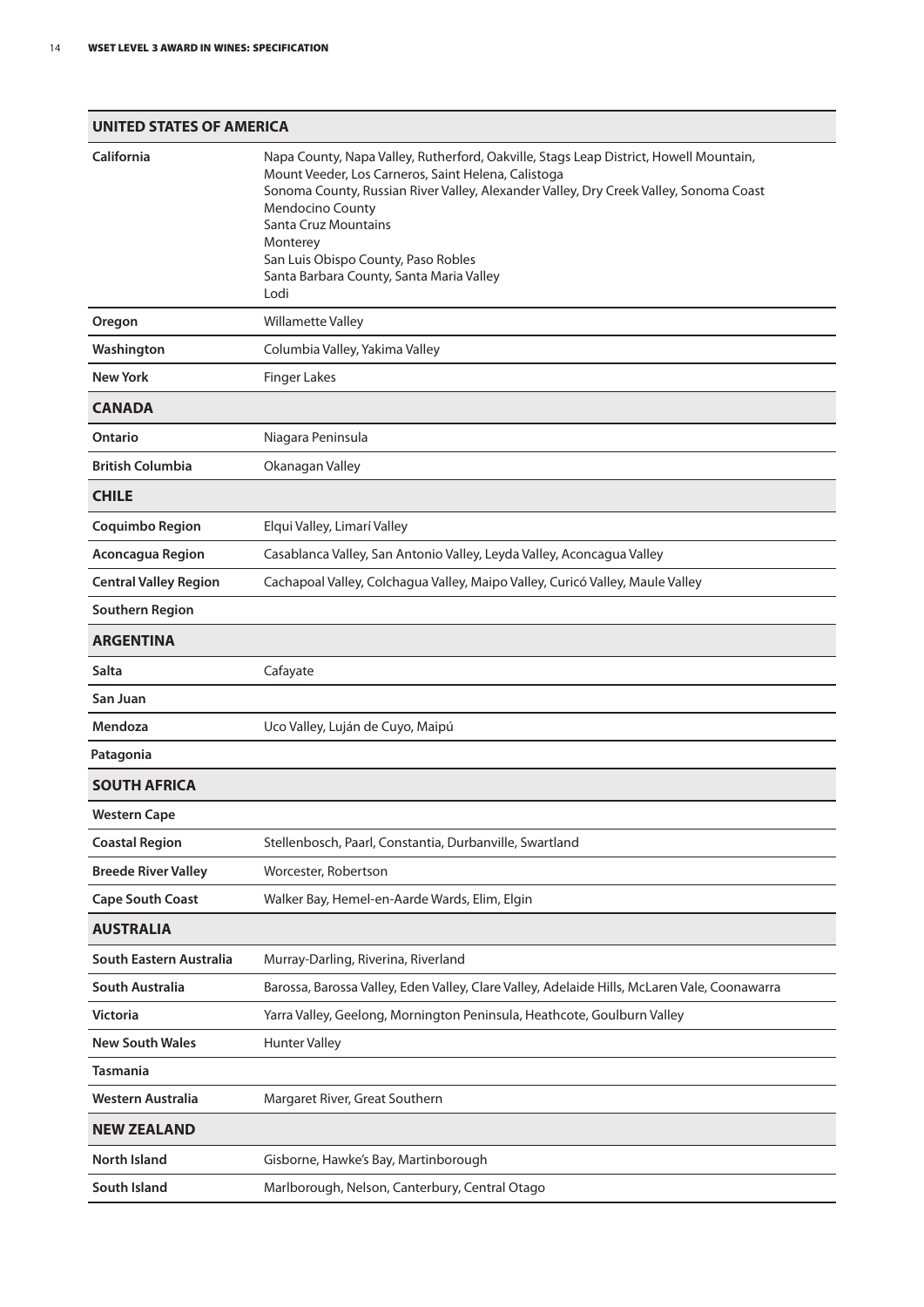## Range 2: Key factors that influence style, quality and price of the principal still wines of the world

#### **NATURAL FACTORS (Grape Varieties)**

| <b>Country</b> | <b>Region/District</b>                            | <b>Principal grape varieties</b>                                                                           | <b>Other grape varieties</b>                                        |
|----------------|---------------------------------------------------|------------------------------------------------------------------------------------------------------------|---------------------------------------------------------------------|
| France         | <b>Bordeaux</b>                                   | Cabernet Sauvignon, Cabernet Franc,<br>Merlot, Sauvignon Blanc, Sémillon, Muscadelle                       | Petit Verdot                                                        |
|                | The Dordogne and<br><b>South West France</b>      |                                                                                                            | Bordeaux varieties,<br>Malbec, Tannat, Ugni Blanc,<br>Petit Manseng |
|                | <b>Burgundy</b>                                   | <b>Chardonnay, Pinot Noir</b>                                                                              |                                                                     |
|                | <b>Beaujolais</b>                                 | Gamay                                                                                                      |                                                                     |
|                | Alsace                                            | Riesling, Pinot Gris, Gewurztraminer, Muscat                                                               | <b>Pinot Blanc</b>                                                  |
|                | The Loire Valley                                  | Melon Blanc, Chenin Blanc, Sauvignon Blanc,<br><b>Cabernet Franc</b>                                       | Grolleau, Cabernet Sauvignon                                        |
|                | The Rhône Valley                                  | Syrah, Grenache, Mourvèdre, Viognier                                                                       | Cinsault, Marsanne,<br>Roussanne                                    |
|                | <b>Southern France</b>                            | Syrah, Grenache, Carignan, Mourvèdre,<br>Cabernet Sauvignon, Merlot, Chardonnay,<br><b>Sauvignon Blanc</b> | Cinsault, Picpoul, Viognier                                         |
| Germany        |                                                   | Riesling, Spätburgunder (Pinot Noir)                                                                       | Silvaner, Müller-Thurgau,<br>Dornfelder                             |
| Austria        |                                                   | Riesling, Grüner Veltliner                                                                                 | Welschriesling, Blaufränkisch,<br>Zweigelt, Saint Laurent           |
| <b>Hungary</b> | Tokaj                                             |                                                                                                            | Furmint, Hárslevelű,<br>Sárga Muskotály                             |
| Greece         | <b>Naoussa</b>                                    |                                                                                                            | Xinomavro                                                           |
|                | Nemea                                             |                                                                                                            | Agiorgitiko                                                         |
|                | <b>Santorini</b>                                  |                                                                                                            | Assyrtiko                                                           |
| <b>Italy</b>   | Alto Adige/<br>Trentino/<br>Friuli-Venezia Giulia | <b>Pinot Grigio</b>                                                                                        |                                                                     |
|                | Veneto                                            | Corvina, Garganega, Pinot Grigio, Merlot,<br>Chardonnay, Trebbiano                                         |                                                                     |
|                | Piemonte                                          | Nebbiolo, Dolcetto, Barbera, Cortese                                                                       |                                                                     |
|                | <b>Tuscany</b>                                    | Sangiovese, Cabernet Sauvignon                                                                             |                                                                     |
|                | Marche                                            |                                                                                                            | Verdicchio                                                          |
|                | Umbria                                            |                                                                                                            | Grechetto, Trebbiano                                                |
|                | Lazio                                             |                                                                                                            | Malvasia, Trebbiano                                                 |
|                | Abruzzo                                           | Montepulciano                                                                                              |                                                                     |
|                | Campania                                          | Aglianico                                                                                                  | Greco, Fiano                                                        |
|                | Puglia                                            | Negroamaro, Primitivo                                                                                      |                                                                     |
|                | <b>Basilicata</b>                                 | Aglianico                                                                                                  |                                                                     |
|                | <b>Sicily</b>                                     | Nero d'Avola                                                                                               | Syrah, Chardonnay                                                   |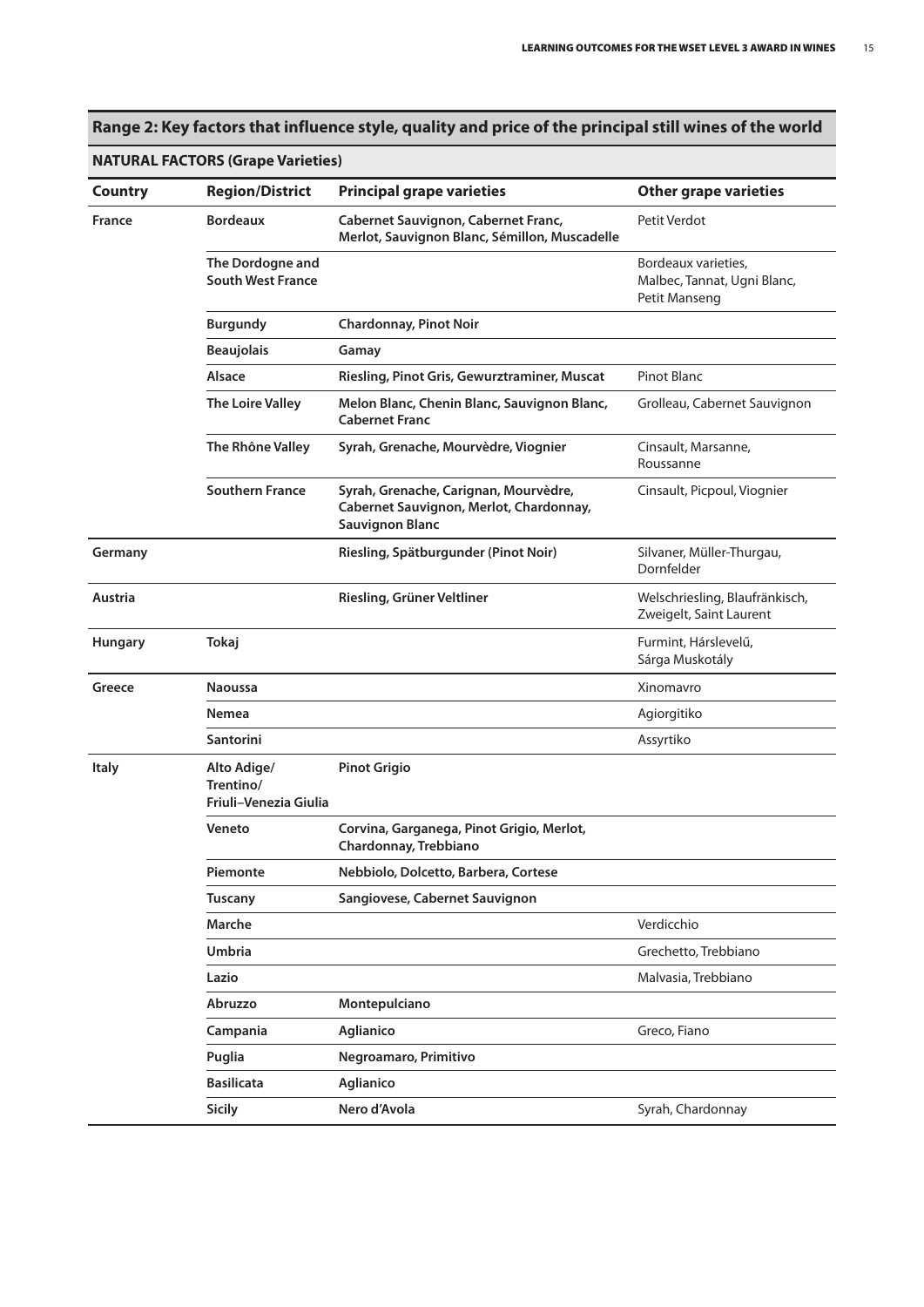|                              |                                   | <b>NATURAL FACTORS (Grape Varieties) contd.</b>                                                                        |                                                                                                                                            |  |  |
|------------------------------|-----------------------------------|------------------------------------------------------------------------------------------------------------------------|--------------------------------------------------------------------------------------------------------------------------------------------|--|--|
| <b>Country</b>               | <b>Region/District</b>            | <b>Principal grape varieties</b>                                                                                       | <b>Other grape varieties</b>                                                                                                               |  |  |
| Spain                        | The Upper Ebro                    | Tempranillo, Garnacha, Graciano                                                                                        | Mazuelo, Viura                                                                                                                             |  |  |
|                              | Catalunya                         | Garnacha, Cariñena, Merlot,<br>Cabernet Sauvignon, Tempranillo, Chardonnay                                             |                                                                                                                                            |  |  |
|                              | <b>The Duero Valley</b>           | Tempranillo, Verdejo, Sauvignon Blanc                                                                                  |                                                                                                                                            |  |  |
|                              | <b>The North West</b>             | <b>Albariño</b>                                                                                                        | Mencía                                                                                                                                     |  |  |
|                              | The Levante                       |                                                                                                                        | Monastrell                                                                                                                                 |  |  |
|                              | Castilla-La Mancha                |                                                                                                                        | Airén, Tempranillo                                                                                                                         |  |  |
| Portugal                     |                                   |                                                                                                                        | Alvarinho, Loureiro, Arinto,<br>Touriga Nacional, Tinta Roriz<br>(Aragonês), Alfrocheiro, Jaen,<br>Baga, Trincadeira,<br>Alicante Bouschet |  |  |
| <b>USA</b>                   |                                   | Cabernet Sauvignon, Merlot, Pinot Noir,<br>Zinfandel, Chardonnay, Sauvignon Blanc                                      | Riesling                                                                                                                                   |  |  |
| Canada                       |                                   | <b>Vidal, Riesling</b>                                                                                                 |                                                                                                                                            |  |  |
| Chile                        |                                   | Cabernet Sauvignon, Merlot, Carmenère, Syrah,<br>Pinot Noir, Chardonnay, Sauvignon Blanc                               |                                                                                                                                            |  |  |
| Argentina                    |                                   | Malbec, Cabernet Sauvignon, Chardonnay,<br><b>Torrontés</b>                                                            | Bonarda                                                                                                                                    |  |  |
| <b>South Africa</b>          |                                   | Chenin Blanc, Chardonnay, Sauvignon Blanc,<br>Pinotage, Cabernet Sauvignon, Pinot Noir,<br>Syrah, Merlot               |                                                                                                                                            |  |  |
| <b>Australia</b>             |                                   | Cabernet Sauvignon, Shiraz, Pinot Noir, Merlot,<br>Grenache, Chardonnay, Semillon, Riesling,<br><b>Sauvignon Blanc</b> |                                                                                                                                            |  |  |
| New Zealand                  |                                   | Sauvignon Blanc, Chardonnay, Pinot Gris,<br><b>Pinot Noir, Merlot</b>                                                  | Cabernet Sauvignon, Riesling,<br>Syrah                                                                                                     |  |  |
| <b>OTHER NATURAL FACTORS</b> |                                   |                                                                                                                        |                                                                                                                                            |  |  |
|                              | See Range 1 in Learning Outcome 1 |                                                                                                                        |                                                                                                                                            |  |  |
| <b>HUMAN FACTORS</b>         |                                   |                                                                                                                        |                                                                                                                                            |  |  |
| Vineyard                     | See Range 2 in Learning Outcome 1 |                                                                                                                        |                                                                                                                                            |  |  |
| Winery                       | See Range 3 in Learning Outcome 1 |                                                                                                                        |                                                                                                                                            |  |  |

Students will be expected to apply the knowledge they gained in Learning Outcome 1 to the main regions and their principal grape varieties to explain the style and quality of wines made.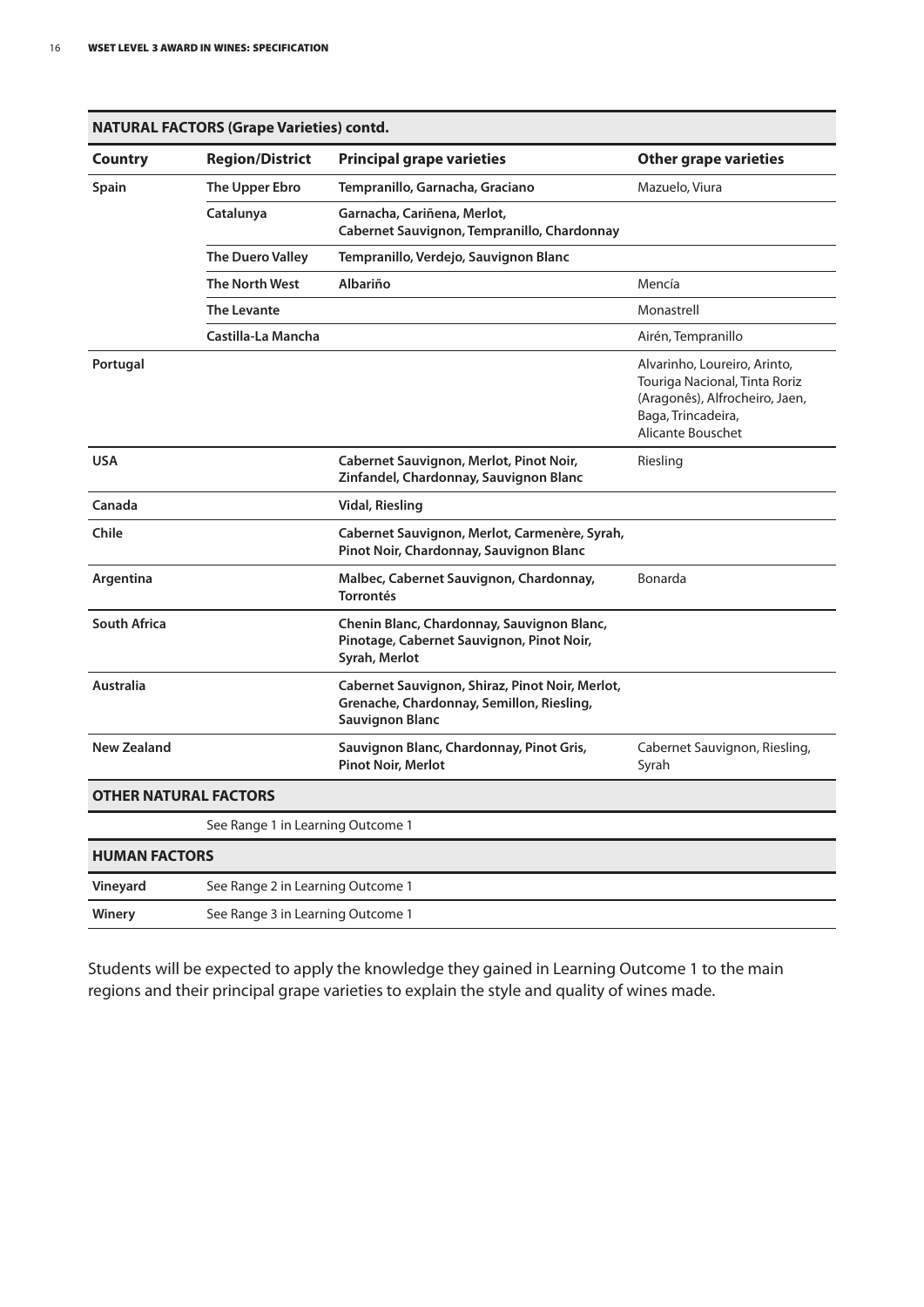| <b>LAW</b>          |                                                                                                                                                                                                        |
|---------------------|--------------------------------------------------------------------------------------------------------------------------------------------------------------------------------------------------------|
| <b>France</b>       | AOC, Vin de Pays, IGP, Vin de France<br>Bordeaux: Cru bourgeois, Cru classé<br>Burgundy: Premier cru, Grand cru<br>The Loire Valley: Sur lie<br>Alsace: Vendanges Tardives, Sélection de grains nobles |
| Germany             | Prädikatswein, Kabinett, Spätlese, Auslese, Beerenauslese, Trockenbeerenauslese, Eiswein<br>Oualitätswein<br>VDP, Grosses Gewächs (GG)                                                                 |
| Austria             | Qualitätswein, Prädikat, DAC                                                                                                                                                                           |
| Tokaji              | Aszú, Eszencia                                                                                                                                                                                         |
| <b>Italy</b>        | DOC, DOCG, IGT<br>Classico, Riserva                                                                                                                                                                    |
| <b>Spain</b>        | DO, DOCa/DOQ, Vino de la Tierra (VdIT), Vinos de Pago<br>Joven, Crianza, Reserva, Gran Reserva                                                                                                         |
| <b>USA</b>          | <b>AVA</b>                                                                                                                                                                                             |
| Canada              | <b>VQA</b>                                                                                                                                                                                             |
| Chile               | DO (region, sub-region) Costa, Entre Cordilleras, Andes                                                                                                                                                |
| <b>South Africa</b> | Wine of Origin, region, district, ward, estate                                                                                                                                                         |
| Australia           | Zone, region, sub-region                                                                                                                                                                               |
| <b>COMMERCE</b>     |                                                                                                                                                                                                        |
| Commerce            | Cost of grapes, cost of production, cost of transport, margin, market forces                                                                                                                           |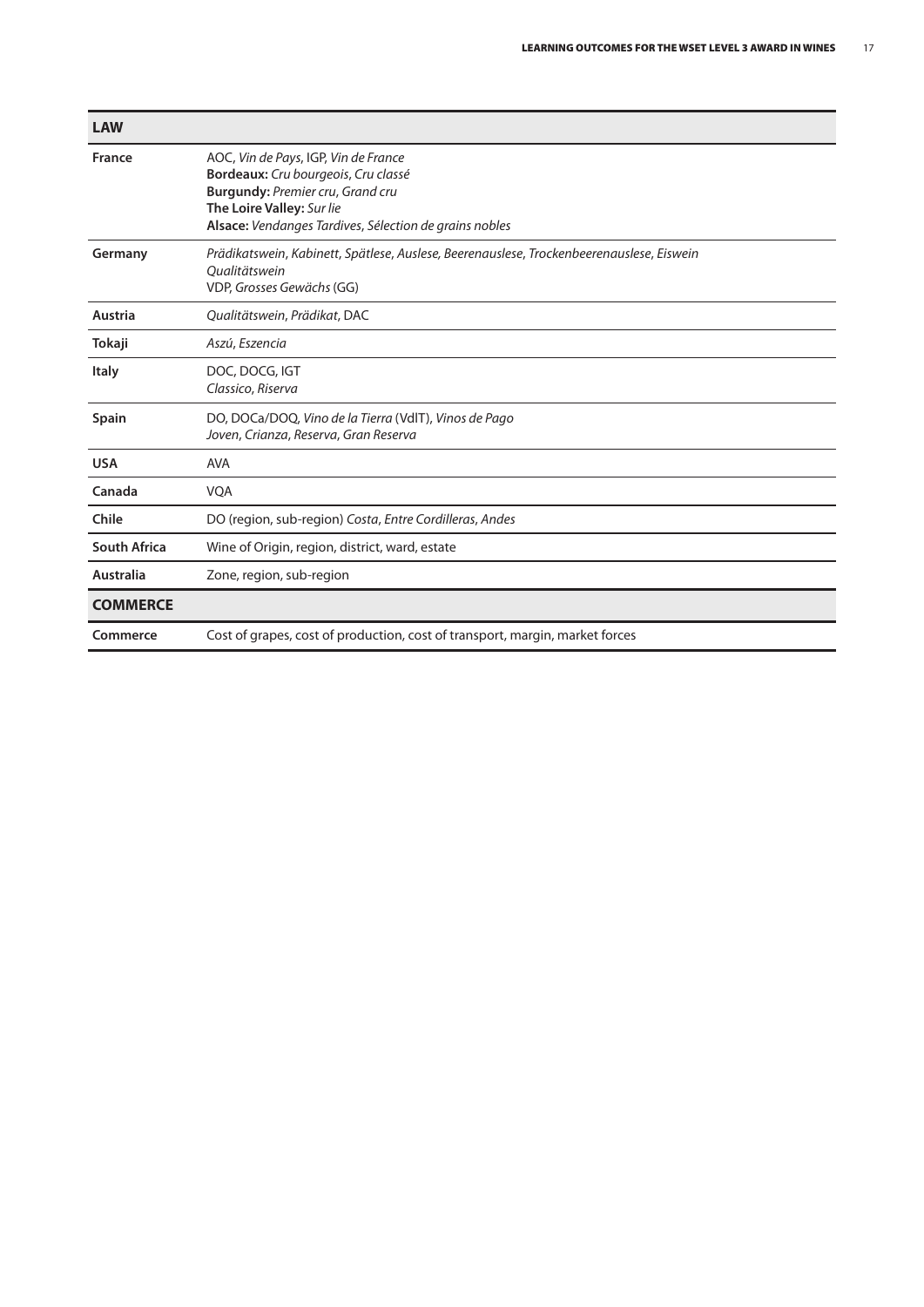#### **Learning Outcome 3**

*Identify and describe the characteristics of the principalsparkling wines of the world and explain how the key natural and human factorsin the vineyard, winery, law and commerce can influence the style, quality and price of these wines.*

#### **Assessment Criteria**

- 1. Identify and locate the principal sparkling wines of the world and describe the style and quality of these wines.
- 2. Identify key factors in the vineyard, winery, law and commerce involved in sparkling wine production and briefly explain how they influence the style, quality and price of the principal sparkling wines of the world.

#### **Ranges**

| Range 1: Principal sparkling wines of the world |                                                                                       |  |  |  |
|-------------------------------------------------|---------------------------------------------------------------------------------------|--|--|--|
| <b>FRANCE</b>                                   |                                                                                       |  |  |  |
| Champagne                                       | Montagne de Reims, Côte des Blancs, Vallée de la Marne, Côte des Bar, Côte de Sézanne |  |  |  |
| Crémant                                         | Crémant d'Alsace, Crémant de Bourgogne, Crémant de Loire                              |  |  |  |
| The Loire Valley                                | Saumur, Vouvray                                                                       |  |  |  |
| <b>SPAIN</b>                                    |                                                                                       |  |  |  |
| Cava                                            |                                                                                       |  |  |  |
| <b>ITALY</b>                                    |                                                                                       |  |  |  |
| Asti                                            |                                                                                       |  |  |  |
| Prosecco                                        | Conegliano-Valdobbiadene                                                              |  |  |  |
| <b>GERMANY</b>                                  |                                                                                       |  |  |  |
| Sekt                                            | Deutscher Sekt                                                                        |  |  |  |
| <b>NEW WORLD</b>                                |                                                                                       |  |  |  |
| Australia                                       | Tasmania, Yarra Valley, Adelaide Hills                                                |  |  |  |
| <b>New Zealand</b>                              | Marlborough                                                                           |  |  |  |
| <b>South Africa</b>                             |                                                                                       |  |  |  |
| California                                      | Anderson Valley, Los Carneros                                                         |  |  |  |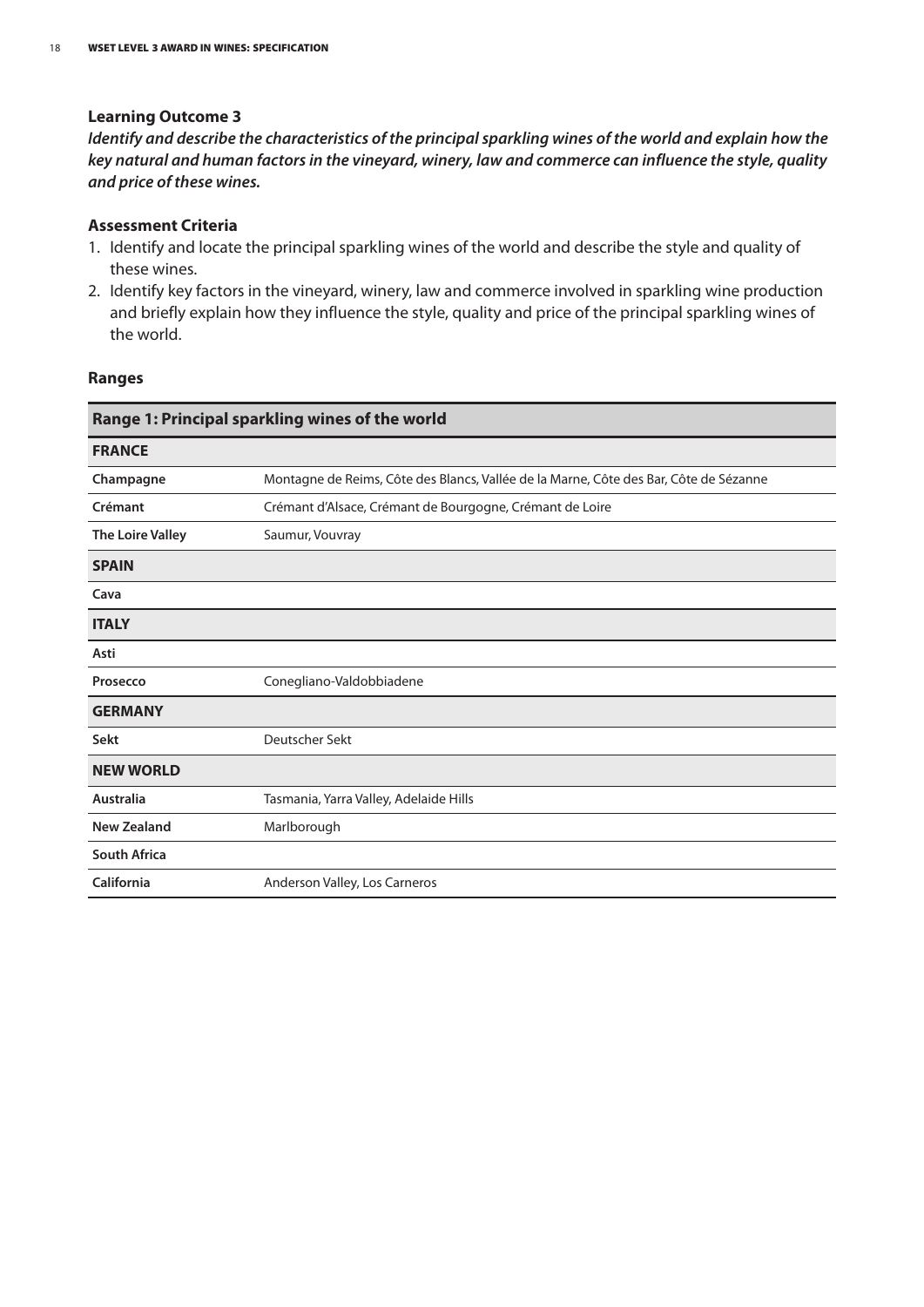|                             | nange 2. ney 10etors that innuence style, quanty and price or sparking wines                                                                                                                                                                |  |  |  |
|-----------------------------|---------------------------------------------------------------------------------------------------------------------------------------------------------------------------------------------------------------------------------------------|--|--|--|
| <b>NATURAL FACTORS</b>      |                                                                                                                                                                                                                                             |  |  |  |
| Important grape varieties   | <b>Champagne:</b> Chardonnay, Pinot Noir, Meunier<br>Asti: Muscat Blanc à Petits Grains<br>Prosecco: Glera<br>Cava: Macabeo, Xarel-lo, Parellada<br>Premium New World Sparkling: Chardonnay, Pinot Noir                                     |  |  |  |
| <b>Climate and location</b> | Climate and weather, altitude, latitude, aspect, proximity to oceans/large lakes,<br>fog (where relevant)                                                                                                                                   |  |  |  |
| <b>HUMAN FACTORS</b>        |                                                                                                                                                                                                                                             |  |  |  |
| <b>Traditional method</b>   | Pressing, clarification, first alcoholic fermentation, blending, <i>liqueur de tirage</i> , second alcoholic<br>fermentation in bottle, time on lees, riddling, disgorging, liqueur d'expédition (dosage)                                   |  |  |  |
| <b>Transfer method</b>      | Pressing, clarification, first alcoholic fermentation, blending, liqueur de tirage, second alcoholic<br>fermentation in bottle, time on lees, disgorging into tank, filtration, liqueur d'expédition (dosage),<br>rebottling under pressure |  |  |  |
| <b>Tank method</b>          | Pressing, clarification, first alcoholic fermentation, blending, liqueur de tirage, second alcoholic<br>fermentation in tank, time on lees, filtration, liqueur d'expédition (dosage), bottling under pressure                              |  |  |  |
| Asti method                 | Pressing, clarification, store chilled juice, fermentation (part under pressure), stop fermentation<br>by chilling and filtration, bottling under pressure                                                                                  |  |  |  |
| Carbonation                 | Pressing, clarification, fermentation, inject CO <sub>2</sub> , bottling under pressure                                                                                                                                                     |  |  |  |
| <b>LAW AND COMMERCE</b>     |                                                                                                                                                                                                                                             |  |  |  |
| Law                         | EU: Brut nature, Brut, Demi-sec<br>Champagne: Non-vintage, Blanc de Blancs, Blanc de Noirs, Premier cru, Grand cru, Vintage<br>South Africa: Méthode Cap Classique                                                                          |  |  |  |
| Commerce                    | Market forces, cost of production                                                                                                                                                                                                           |  |  |  |

#### **Range 2: Key factors that influence style, quality and price of sparkling wines**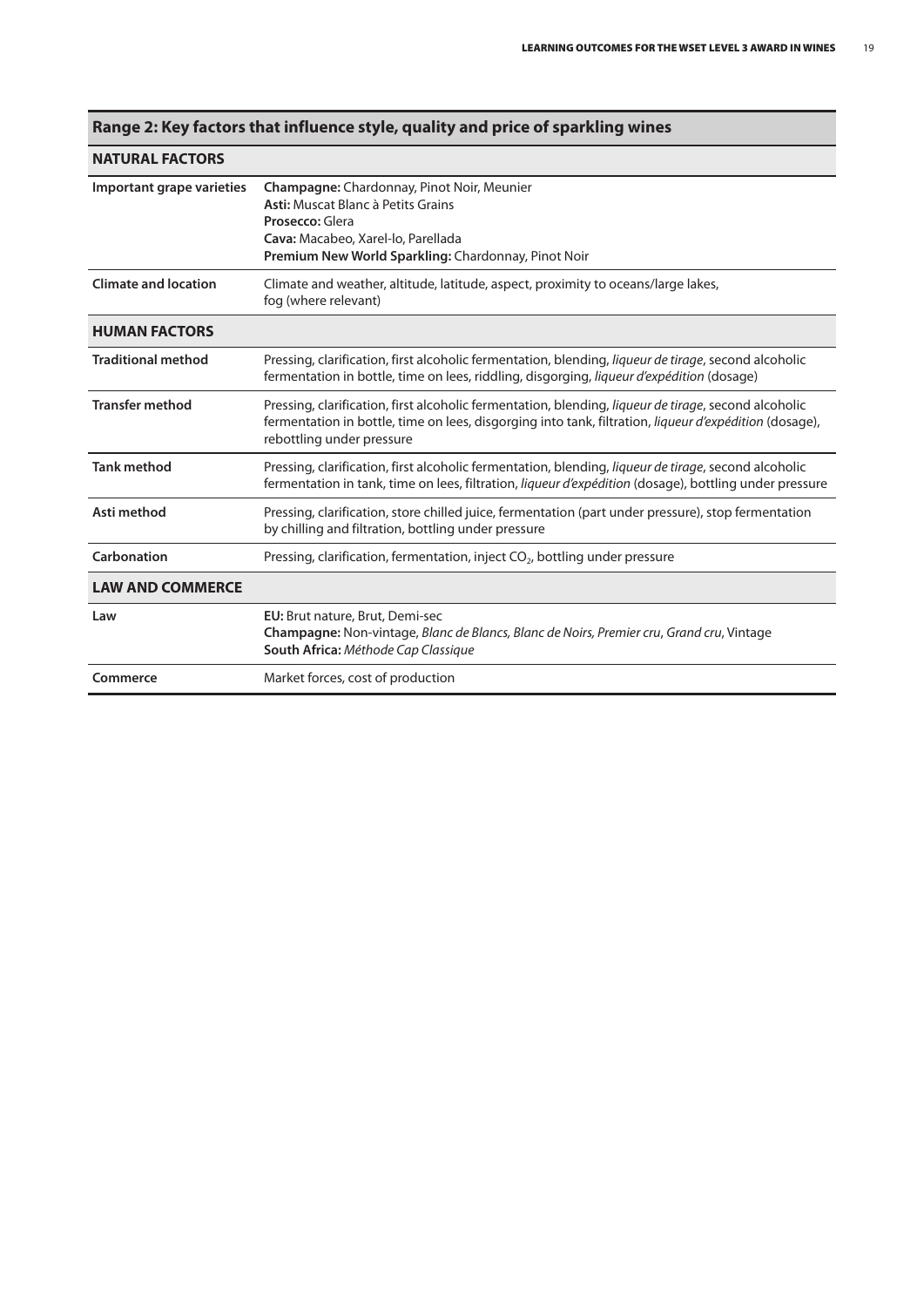#### **Learning Outcome 4**

Identify and describe the characteristics of the principal fortified wines of the world and explain how the key natural and human factors in the vineyard, winery and law can influence the style, quality and price of *these wines.*

#### **Assessment Criteria**

- 1. Identify and locate the principal fortified wines of the world and describe the style and quality of these wines.
- 2. Identify key factors in the vineyard, winery and law involved in fortified wine production and briefly explain how they influence the style, quality and price of the principal fortified wines of the world.

#### **Ranges**

| <b>Range 1: Principal fortified wines of the world</b> |                                                                     |  |
|--------------------------------------------------------|---------------------------------------------------------------------|--|
| <b>PORTUGAL</b>                                        | Port                                                                |  |
| <b>SPAIN</b>                                           | <b>Sherry</b>                                                       |  |
| <b>FORTIFIED MUSCATS</b>                               | <b>France:</b> Muscat de Beaumes-de-Venise<br>Australia: Rutherglen |  |

#### **Range 2: Key factors that influence style, quality and price of fortified wines**

| <b>NATURAL FACTORS</b>      |                                                                                                                                                                                                                                                                                                                                                                                                                                    |  |  |  |
|-----------------------------|------------------------------------------------------------------------------------------------------------------------------------------------------------------------------------------------------------------------------------------------------------------------------------------------------------------------------------------------------------------------------------------------------------------------------------|--|--|--|
| Important grape varieties   | Port: Touriga Franca, Tinta Roriz, Touriga Nacional, Tinto Cão, Tinta Barroca<br>Sherry: Palomino, Pedro Ximénez (PX), Muscat<br><b>Fortified Muscats: Muscat</b>                                                                                                                                                                                                                                                                  |  |  |  |
| <b>Climate and location</b> | Climate type, altitude, aspect, proximity to the sea, soil (where relevant)                                                                                                                                                                                                                                                                                                                                                        |  |  |  |
| <b>HUMAN FACTORS</b>        |                                                                                                                                                                                                                                                                                                                                                                                                                                    |  |  |  |
| Port                        | Crushing, extraction (human feet, autovinifiers, piston plungers), fermentation, fortification to<br>stop fermentation, maturation (short or long, wood or inert), bottling                                                                                                                                                                                                                                                        |  |  |  |
| <b>Sherry</b>               | Dry: Fermentation, classification<br>a) fortification to 15% abv, flor growth, biological ageing (option: refortification to 17%+,<br>oxidative ageing)<br>b) fortification 17% abv, no flor, oxidative ageing<br>Sweet: Sundried grapes, pressing, fermentation, fortification to stop fermentation,<br>oxidative ageing<br>Pale Cream/Medium/Cream: Blending dry wine with either sweet wines or other grape-based<br>sweeteners |  |  |  |
| <b>Fortified Muscats</b>    | Crushing, pressing, fermentation, fortification to stop fermentation, maturation (inert, oxidative)                                                                                                                                                                                                                                                                                                                                |  |  |  |
| <b>LAW</b>                  |                                                                                                                                                                                                                                                                                                                                                                                                                                    |  |  |  |
| Port                        | Ruby (Reserve), Tawny (Reserve), Late Bottled Vintage (LBV), Vintage,<br>Tawny with an Indication of Age                                                                                                                                                                                                                                                                                                                           |  |  |  |
| <b>Sherry</b>               | Fino, Amontillado, Manzanilla, Oloroso, Palo Cortado, Pedro Ximénez (PX)<br>Pale Cream, Medium, Cream                                                                                                                                                                                                                                                                                                                              |  |  |  |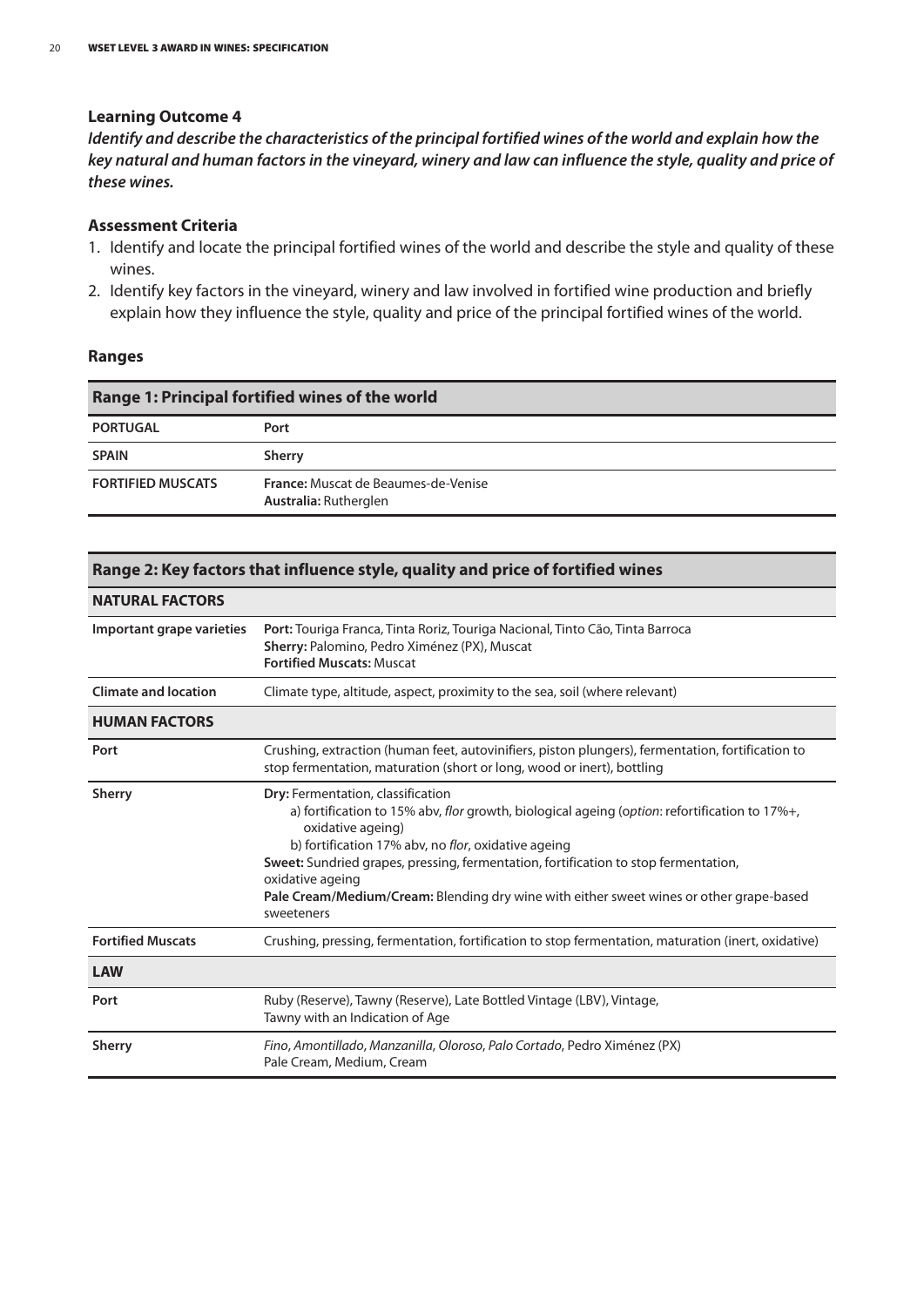#### **Learning Outcome 5**

*Demonstrate the ability to provide information and advice to customers and staff about wines.*

#### **Assessment Criteria**

- 1. Make wine recommendations and explain the reasons for selection.
- 2. Describe the correct procedures for the storage and service of wine.
- 3. Identify common faults found in wines.
- 4. Identify the key considerations when making a food and wine pairing recommendation.
- 5. State the social and health issues resulting from the excess consumption of wine.

#### **Ranges**

| <b>Range 1: Making wine recommendations</b> |                                                                                           |  |  |
|---------------------------------------------|-------------------------------------------------------------------------------------------|--|--|
| Criteria for wine selection                 | Wine style, wine quality, individual preferences and sensitivities, price, occasion       |  |  |
| Storage                                     | Optimum conditions, effects of poor storage                                               |  |  |
| Service                                     | Sequence of service, serving temperatures, opening and decanting, glassware and equipment |  |  |

#### **Range 2: Common faults**

Faults **Faults** Cork taint, oxidation, reduction, volatile acidity, *Brettanomyces*, out of condition, high sulfur

| <b>Range 3: Principles of food and wine pairing</b> |                                                                                  |  |  |
|-----------------------------------------------------|----------------------------------------------------------------------------------|--|--|
| Wine considerations                                 | Sweetness, acidity, tannins (oak), complexity, fruitiness, alcohol level         |  |  |
| <b>Food considerations</b>                          | Sweetness, acidity, umami, salt, bitterness, chilli heat, fat, flavour intensity |  |  |
|                                                     |                                                                                  |  |  |

#### **Range 4: Social and health issues**

**Social and health issues** Excess consumption of wine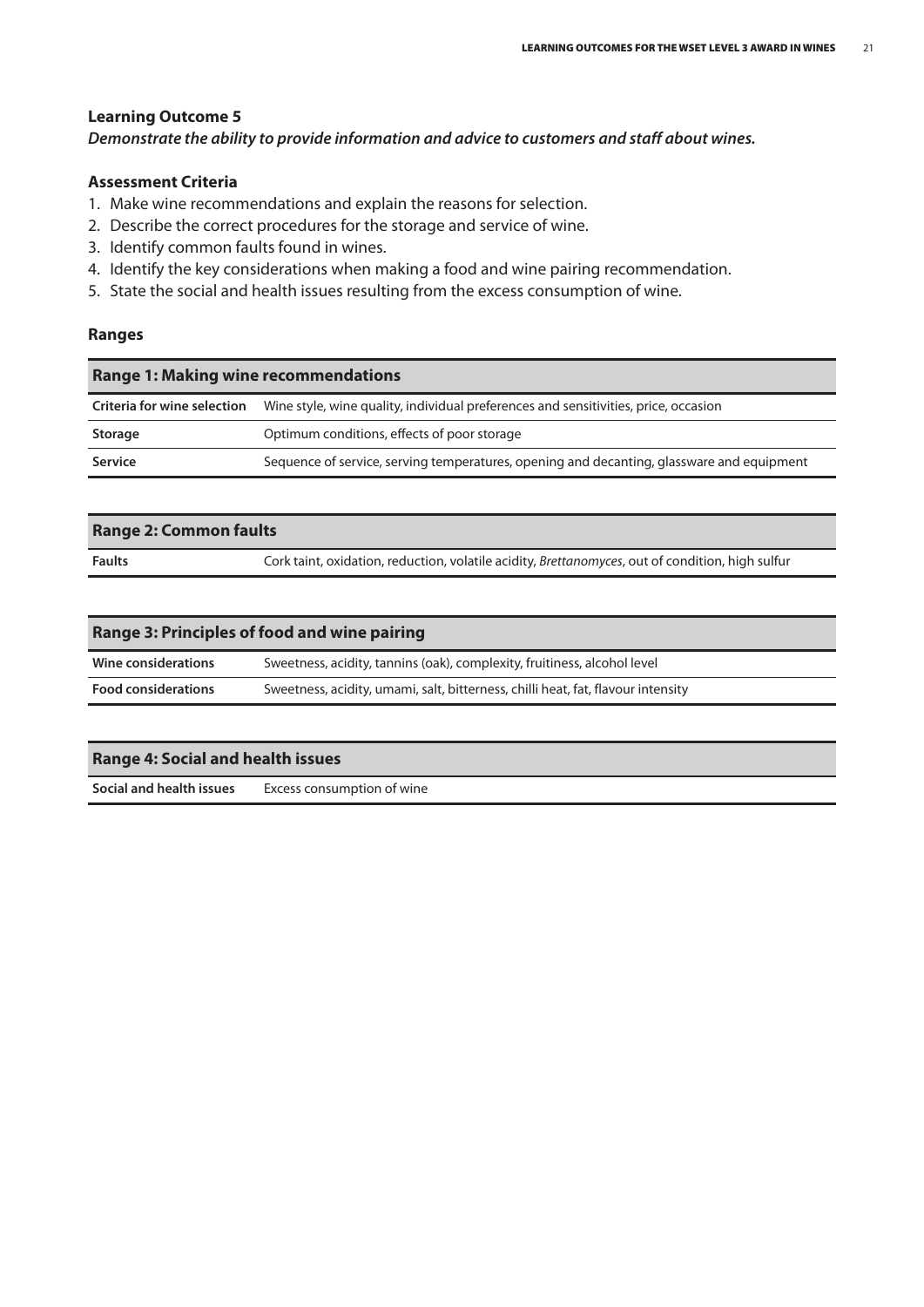## **UNIT 2: The Analytical Tasting of Wine**

#### **Learning Outcome 1**

*Accurately describe the key characteristics of the principalstill wines of the world and use the description to make an assessment of quality and an assessment of readinessfor drinking.*

#### **Assessment Criteria**

- 1. Accurately describe the key characteristics of any principal still wine of the world using the WSET Level 3 Systematic Approach to Tasting Wine.
- 2. Make an assessment of quality and an assessment of readiness for drinking of any principal still wine of the world using the WSET Level 3 Systematic Approach to Tasting Wine.

### **WSETLevel 3 Systematic Approach to TastingWine®**

| <b>APPEARANCE</b>         |                                                  |
|---------------------------|--------------------------------------------------|
| <b>Clarity</b>            | clear – hazy (faulty?)                           |
| <b>Intensity</b>          | pale – medium – deep                             |
| <b>Colour</b>             | white lemon-green – lemon – gold – amber – brown |
|                           | rosé pink – salmon – orange                      |
|                           | red purple - ruby - garnet - tawny - brown       |
| <b>Other observations</b> | e.g. legs/tears, deposit, pétillance, bubbles    |

| <b>NOSE</b>           |                                                               |  |
|-----------------------|---------------------------------------------------------------|--|
| <b>Condition</b>      | clean – unclean (faulty?)                                     |  |
| <b>Intensity</b>      | $light - medium(-) - medium - medium(+) - pronounced$         |  |
| Aroma characteristics | e.g. primary, secondary, tertiary                             |  |
| <b>Development</b>    | youthful – developing – fully developed – tired/past its best |  |

| <b>PALATE</b>                  |                                                               |  |  |
|--------------------------------|---------------------------------------------------------------|--|--|
| <b>Sweetness</b>               | dry – off-dry – medium-dry – medium-sweet – sweet – luscious  |  |  |
| <b>Acidity</b>                 | $low - medium(-) - medium - medium(+) - high$                 |  |  |
| <b>Tannin</b>                  | $low - medium(-) - medium - medium(+) - high$                 |  |  |
| <b>Alcohol</b>                 | low – medium – high<br>fortified wines: $low - medium - high$ |  |  |
| <b>Body</b>                    | $light - medium(-) - medium - medium(+) - full$               |  |  |
| <b>Mousse</b>                  | delicate – creamy – aggressive                                |  |  |
| <b>Flavour intensity</b>       | $light - medium(-) - medium - medium(+) - pronounced$         |  |  |
| <b>Flavour characteristics</b> | e.g. primary, secondary, tertiary                             |  |  |
| <b>Finish</b>                  | short – medium(-) – medium – medium(+) – long                 |  |  |

| <b>CONCLUSIONS</b><br><b>ASSESSMENT OF QUALITY</b>                 |                                                             |                                                                        |                                                            |                   |         |
|--------------------------------------------------------------------|-------------------------------------------------------------|------------------------------------------------------------------------|------------------------------------------------------------|-------------------|---------|
| <b>Quality level</b>                                               | faulty – poor – acceptable – good – very good – outstanding |                                                                        |                                                            |                   |         |
| <b>Level of readiness</b><br>for drinking/<br>potential for ageing | too young<br>$\qquad \qquad -$                              | can drink now,<br>but has potential<br>$\qquad \qquad -$<br>for ageing | drink now: not<br>suitable for ageing<br>or further ageing | $\qquad \qquad -$ | too old |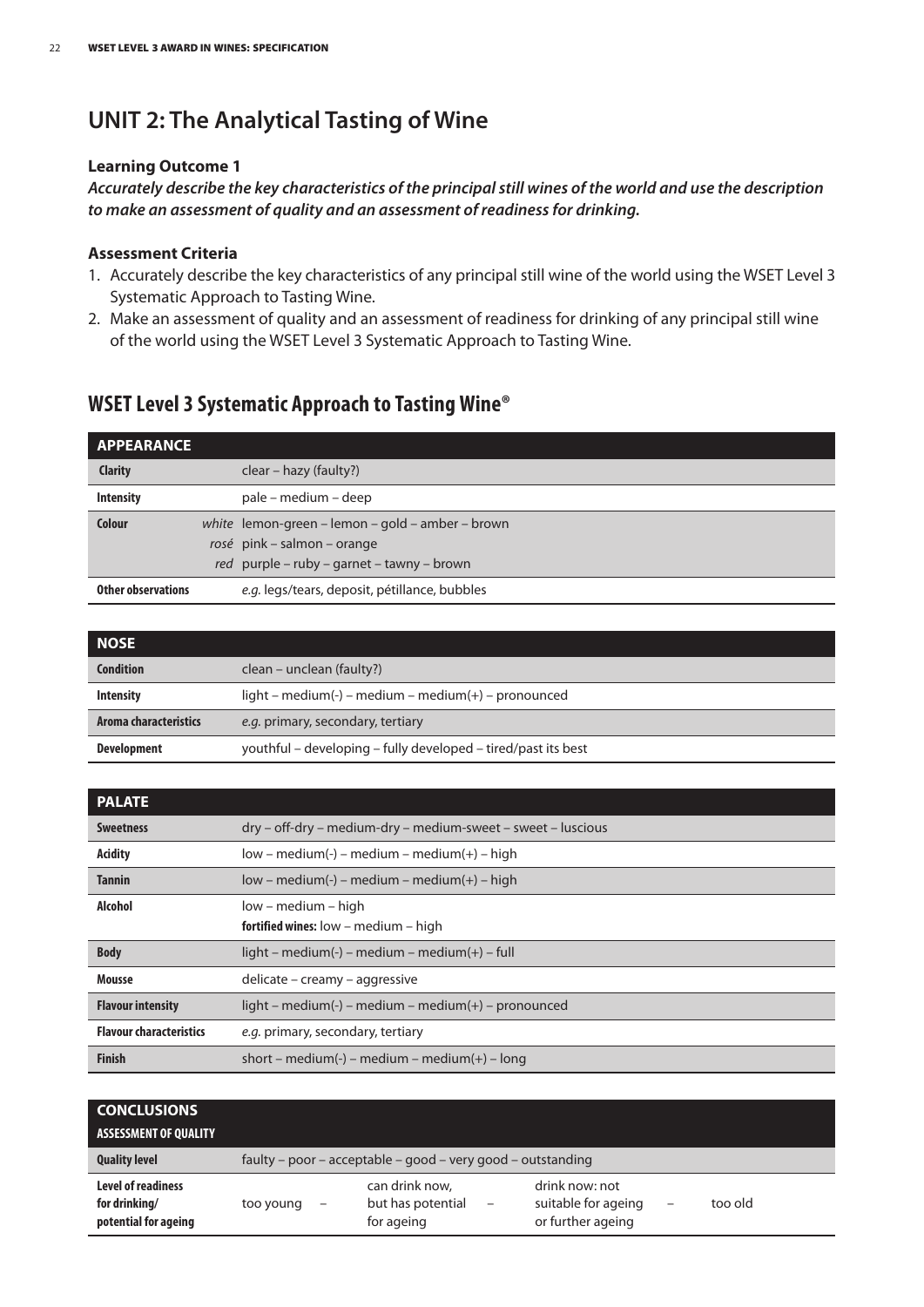## **Recommended Tasting Samples**

#### **STILL WINES – EU**

| <b>Country/Region</b>                                    | <b>Wine Style</b>    | <b>Name of the Wine to be Tasted</b>                                                                                  |
|----------------------------------------------------------|----------------------|-----------------------------------------------------------------------------------------------------------------------|
| <b>BORDEAUX</b><br><b>Essential</b>                      | Red                  | Generic Bordeaux AC<br>Cru Bourgeois<br>Haut-Médoc Cru Classé<br>Saint-Émilion Grand Cru or Pomerol                   |
|                                                          | <b>Sweet White</b>   | Sauternes or Barsac                                                                                                   |
| Optional                                                 | Dry White            | Generic Bordeaux AC<br>Graves or Pessac-Léognan (oak-matured)                                                         |
| THE DORDOGNE AND<br><b>SOUTH WEST FRANCE</b><br>Optional | Red                  | Cahors or Madiran                                                                                                     |
| <b>BURGUNDY</b><br><b>Essential</b>                      | Red                  | Bourgogne Rouge AC<br>Village or Premier Cru level wine from Côte d'Or<br>Beaujolais AC<br>Beaujolais Villages or Cru |
|                                                          | White                | Village or Premier Cru level Chablis<br>Village or Premier Cru level wine from Côte d'Or                              |
| Optional                                                 | White                | Mâcon or Mâcon Villages                                                                                               |
| <b>ALSACE</b><br><b>Essential</b>                        | Dry or Off-Dry White | At least one of the following:<br>Riesling<br>Gewurztraminer<br><b>Pinot Gris</b>                                     |
| Optional                                                 | <b>Sweet White</b>   | Vendanges Tardives or Sélection de Grains Nobles (any grape variety)                                                  |
| THE LOIRE VALLEY<br><b>Essential</b>                     | White                | Premium dry Chenin Blanc<br>Sancerre or Pouilly-Fumé                                                                  |
| Optional                                                 | Red                  | <b>Premium Cabernet Franc</b>                                                                                         |
|                                                          | White                | Muscadet or Muscadet Sur Lie                                                                                          |
| THE RHÔNE VALLEY<br><b>Essential</b>                     | Red                  | Premium Northern Rhône Syrah<br>Châteauneuf-du-Pape or Gigondas<br>Côtes du Rhône or Côtes du Rhône Villages          |
| Optional                                                 | Red                  | Mid-priced Northern Rhône Syrah                                                                                       |
|                                                          | White                | Condrieu                                                                                                              |
| <b>SOUTHERN FRANCE</b><br><b>Essential</b>               | Red                  | Corbières, Fitou or Minervois                                                                                         |
| Optional                                                 | Red                  | Any international varietal IGP                                                                                        |
|                                                          | Rosé                 | e.g. Côtes de Provence. A rosé from the Southern Rhône would also be<br>acceptable.                                   |
| <b>GERMANY</b><br><b>Essential</b>                       | White                | Riesling Kabinett or Spätlese<br>VDP dry Riesling                                                                     |
| Optional                                                 | White                | Riesling Auslese or Beerenauslese (influenced by noble rot)<br>Eiswein                                                |
| <b>AUSTRIA</b><br><b>Essential</b>                       | White                | Grüner Veltliner                                                                                                      |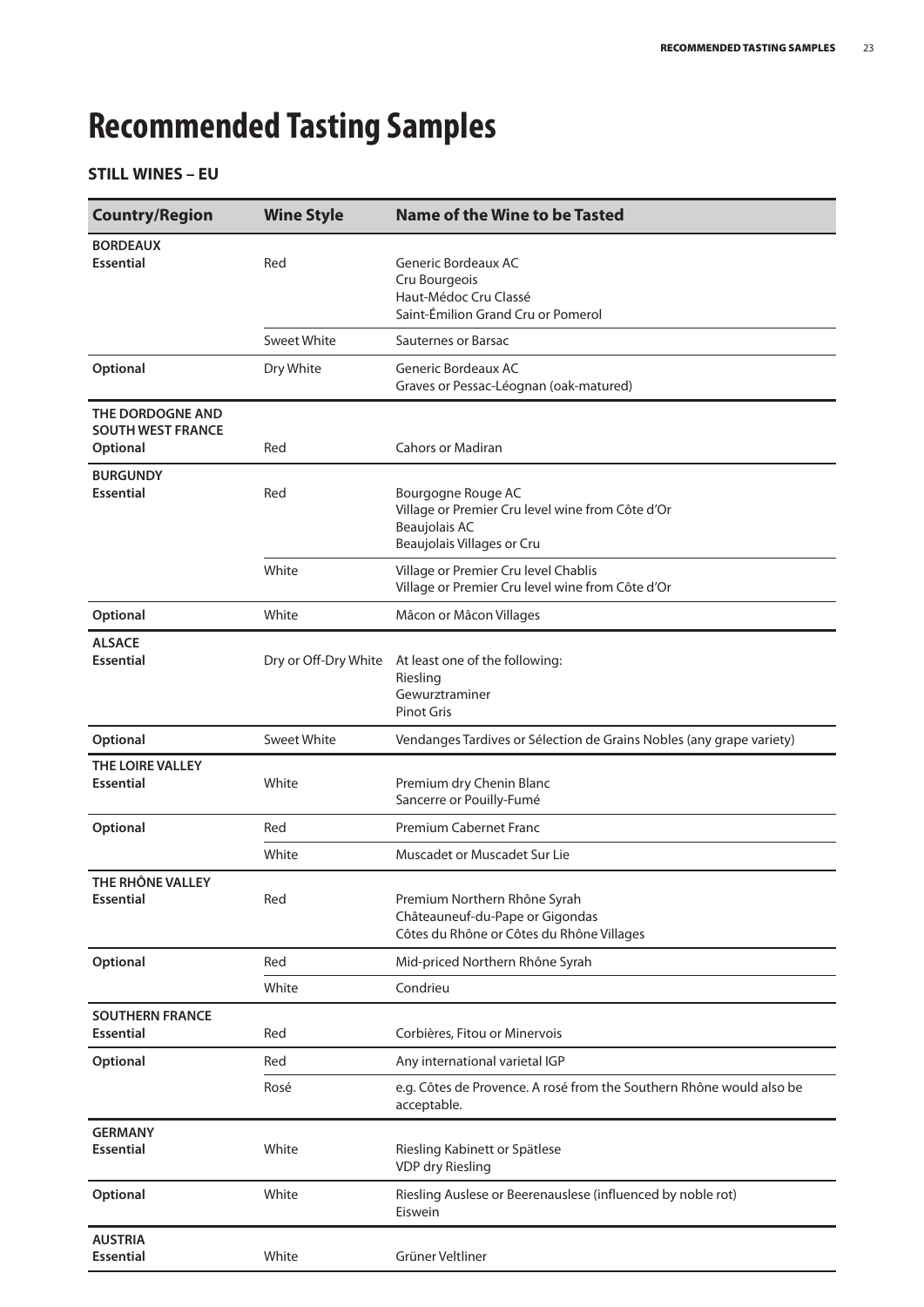| <b>Country/Region</b>            | <b>Wine Style</b> | <b>Name of the Wine to be Tasted</b>                                                                                                      |
|----------------------------------|-------------------|-------------------------------------------------------------------------------------------------------------------------------------------|
| <b>TOKAJ</b><br><b>Essential</b> | White             | Tokaji Aszú                                                                                                                               |
| <b>GREECE</b><br>Optional        | Red               | Naoussa or Nemea                                                                                                                          |
| <b>ITALY</b><br><b>Essential</b> | Red               | Barolo or Barbaresco<br>Valpolicella or Amarone della Valpolicella<br>Chianti Classico Riserva<br>Any southern Italian red (e.g. Taurasi) |
|                                  | White             | Veneto Pinot Grigio                                                                                                                       |
| Optional                         | Red               | Chianti                                                                                                                                   |
|                                  | White             | Pinot Grigio from Alto Adige, Trentino or Friuli-Venezia Giulia<br>Soave                                                                  |
| <b>SPAIN</b><br>Essential        | Red               | Rioja Reserva or Gran Reserva<br>Ribera del Duero<br>Priorat                                                                              |
|                                  | White             | Rías Baixas or Rueda                                                                                                                      |
| Optional                         | Red               | Monastrell-based wine e.g. Jumilla                                                                                                        |
| <b>PORTUGAL</b><br>Optional      | Red               | Douro, Dão or Alentejo                                                                                                                    |

#### **STILL WINES – NEW WORLD**

| <b>Country/Region</b>                                    | <b>Wine Style</b>  | Name of the Wine to be Tasted                                                                                                                 |
|----------------------------------------------------------|--------------------|-----------------------------------------------------------------------------------------------------------------------------------------------|
| <b>REGIONAL SPECIALITIES</b><br><b>Essential</b>         | Red                | California Zinfandel<br>Chilean Carmenère<br>Argentinian Malbec<br>South African Pinotage<br><b>Australian Shiraz</b>                         |
|                                                          | Dry White          | Argentinian Torrontés<br>South African Chenin Blanc<br>Hunter Valley Semillon<br>Eden or Clare Valley Riesling<br>Marlborough Sauvignon Blanc |
| Optional                                                 | Rosé               | <b>White Zinfandel</b>                                                                                                                        |
|                                                          | <b>Sweet White</b> | Canadian Icewine                                                                                                                              |
| <b>INTERNATIONAL VARIETIES</b><br>Essential <sup>*</sup> | Red                | At least one of each of the following:<br>Cabernet Sauvignon<br>Merlot<br><b>Pinot Noir</b><br>Grenache or Grenache blend                     |
|                                                          | White              | Chardonnay (at least one wine)                                                                                                                |
|                                                          | Red or White       | High-volume, inexpensive brand - single varietal wine or blend                                                                                |
| Optional                                                 | Red                | Syrah/Shiraz (preferably not from Australia as this sample has been covered<br>in Regional Specialities)                                      |
|                                                          | White              | Sauvignon Blanc (preferably not from New Zealand as this sample has been<br>covered in Regional Specialities)                                 |

\* As these grape varieties are grown in a number of New World countries, you are able to select from the wine styles that are most prominent in your market. Wines should be selected from regions that appear in this Specification. If tasting more than one wine of the same grape variety, the wines should either come from different countries or be noticeably different in style (i.e. due to climatic factors or winemaking).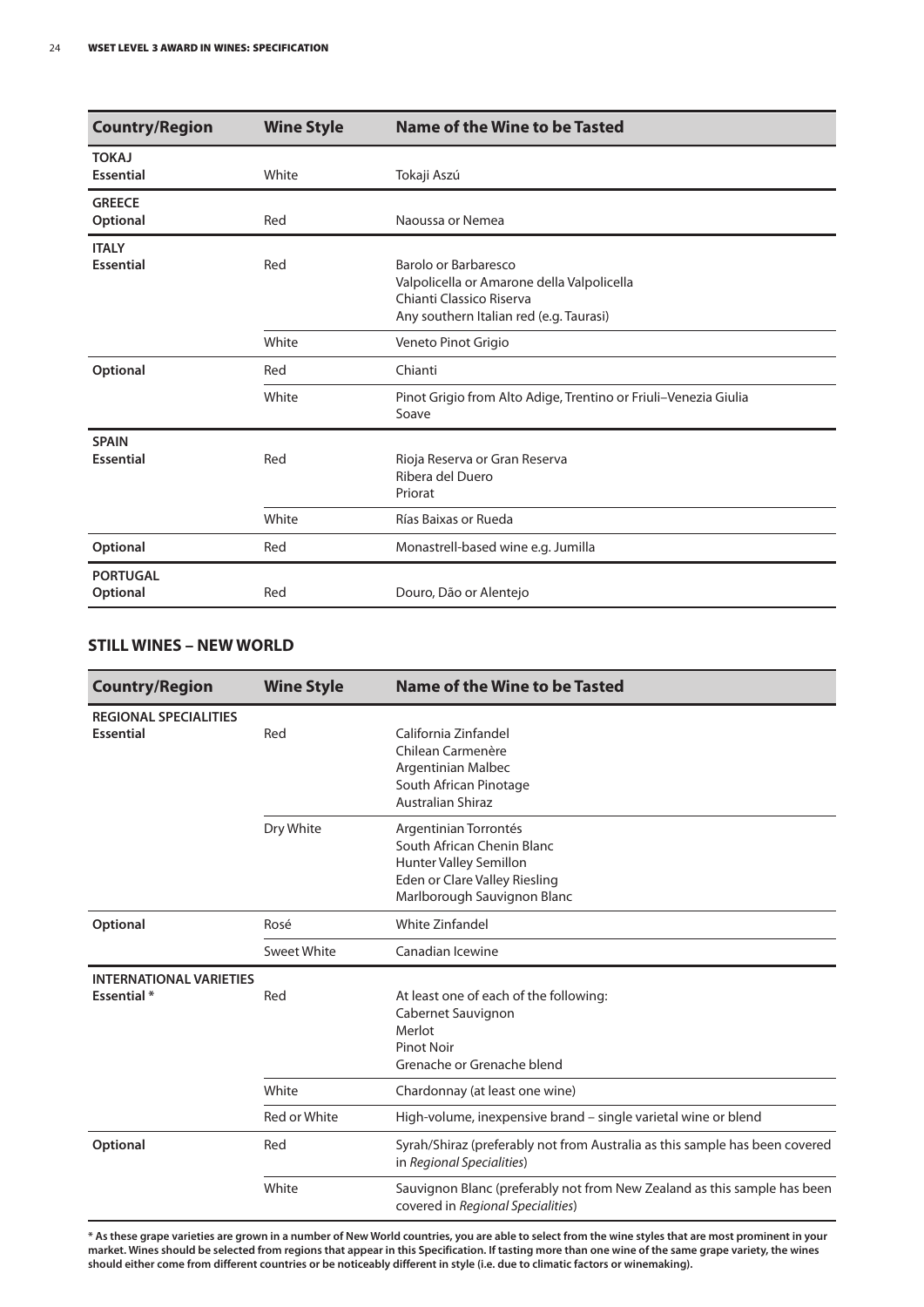#### **SPARKLING WINES**

| <b>Country/Region</b>                | Name of the Wine to be Tasted               |  |
|--------------------------------------|---------------------------------------------|--|
| <b>CHAMPAGNE</b><br><b>Essential</b> | Non-vintage Champagne                       |  |
| <b>FRANCE</b><br>Optional            | Crémant                                     |  |
| <b>ITALY</b><br>Essential            | Asti, Prosecco                              |  |
| <b>SPAIN</b><br><b>Essential</b>     | Cava                                        |  |
| <b>NEW WORLD</b><br><b>Essential</b> | New World traditional method sparkling wine |  |

#### **FORTIFIED WINES**

| <b>Country/Region</b>    | Name of the Wine to be Tasted             |  |
|--------------------------|-------------------------------------------|--|
| <b>SPAIN</b>             | Fino or Manzanilla                        |  |
| Essential                | Dry Amontillado or dry Oloroso            |  |
| Optional                 | Medium or Cream Sherry                    |  |
| <b>PORTUGAL</b>          | Late Bottled Vintage Port or Vintage Port |  |
| <b>Essential</b>         | Age Indicated Tawny Port                  |  |
| <b>FORTIFIED MUSCATS</b> | Muscat de Beaumes-de-Venise               |  |
| Optional                 | Rutherglen Muscat                         |  |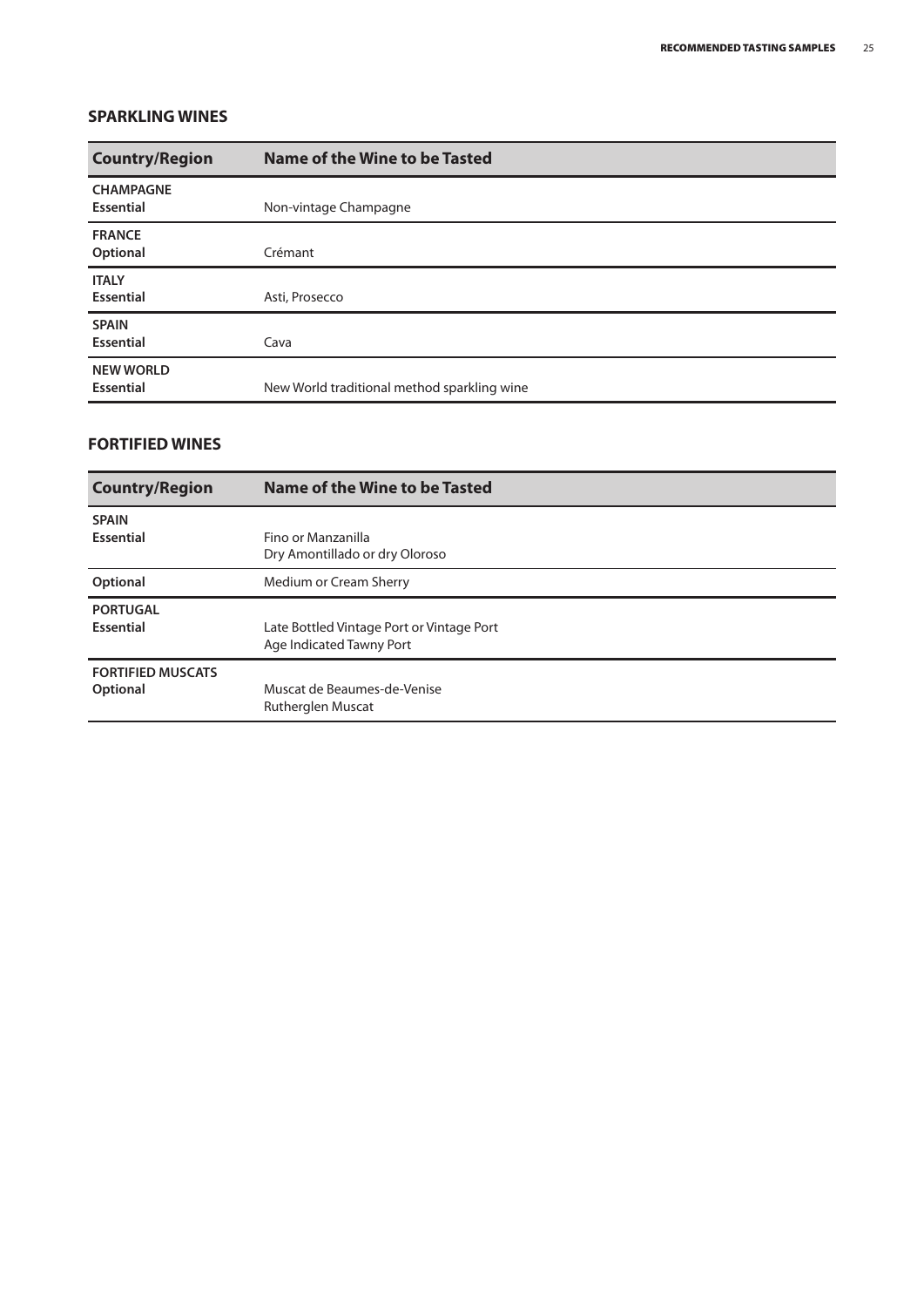## **Examination Guidance**

#### **Examination Administration**

Examinations are conducted by WSET Approved Programme Providers (APPs). Administratively, APPs must comply with the criteria and codes of practice set out in the *Operating Handbook*.

#### **Assessment Method**

The WSET Level 3 Award in Wines will be assessed by a closed-book theory examination and a tasting examination. In order to gain an overall pass a candidate must achieve a pass mark of 55 per cent in both the theory and the tasting examination.

Candidates must sit both units at the same sitting in the same language. Only resit candidates who have achieved a pass in one unit are permitted to sit single units. WSET Awards does not offer aegrotat awards; all assessment requirements of the qualification must be met.

#### **Unit 1: Theory Examination**

The closed-book theory examination is set by WSET Awards and assesses Unit 1 of the Specification. It is made up of two parts.

- **•** Part 1 comprises 50 multiple-choice questions. This part will assess knowledge and understanding across the unit.
- **•** Part 2 is a question paper requiring short written answers. This part will consist of four questions of 25 marks each, and will assess the application of knowledge across the unit.

The theory examination paper must be completed in two hours.

All examination questions are based on the published learning outcomes; the recommended study materials contain the information required to answer these questions correctly. In order to secure a pass for the theory examination a candidate will be required to attain a minimum mark of 55 per cent in both part 1 and part 2.

#### **Unit 2: Tasting Examination**

The tasting examination assesses Unit 2 of the Specification. It will be internally set and marked by a WSET Approved Level 3 Internal Assessor using an assessment brief provided by WSET Awards. The results will be verified by WSET Awards.

The examination will consist of two blind wines and will assess a candidate's ability to accurately describe a wine and draw conclusions based on these observations. The tasting examination must be completed in 30 minutes.

In order to secure a pass for the tasting examination a candidate will be required to attain a minimum mark of 55 per cent.

#### **About the WSET Level 3 Award in Wines Examination Unit 1: Theory Examination**

**Part 1: Multiple-choice** – This part of the examination paper consists of 50 multiple-choice questions. Each question has only one correct answer, which should be indicated on a computer-readable answer sheet. The examination invigilator will give the full instructions on how to complete the Examination Answer Sheet on the day of the examination. Each correctly answered multiple-choice question is worth one mark, and marks are NOT subtracted for incorrect answers.

**Part 2: Short written answers** – This part of the examination paper consists of four questions of 25 marks each. Answers should be written on the examination paper in the spaces provided and the marks for each question or part-question are indicated on the examination paper. Marks are NOT subtracted for incorrect answers. Each paper will be compiled as set out in the chart opposite.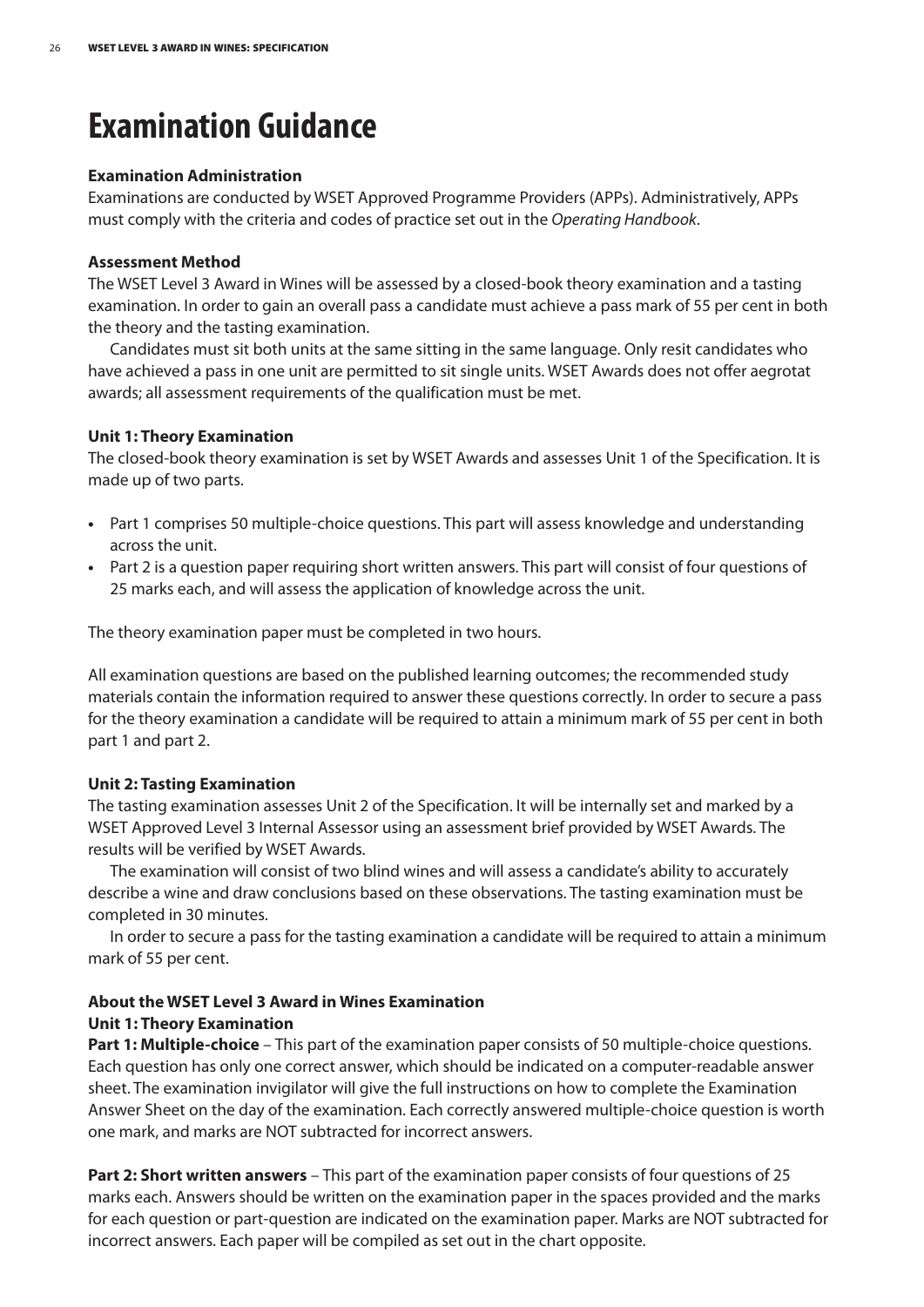| <b>Question number</b> | <b>Learning Outcome</b>        |  |
|------------------------|--------------------------------|--|
|                        | 1 & 2                          |  |
|                        | 1 & 2                          |  |
| 3                      | 1, 2 & $5*$ (*range 1 only)    |  |
|                        | 1, 3, 4 & $5*$ (*range 1 only) |  |

**Allocation of marks** – All WSET Level 3 Award in Wines examination papers are carefully compiled to reflect their weighting in the syllabus. A chart giving a detailed breakdown of the examination weighting for the multiple-choice section is shown below.

| <b>Learning Outcome</b> | <b>Multiple-Choice Questions</b><br>(1 mark per question) |
|-------------------------|-----------------------------------------------------------|
|                         | 8                                                         |
| $\mathbf{z}$            | 28                                                        |
| 3                       | 5                                                         |
| Δ                       | 5                                                         |
| 5                       | 4                                                         |
|                         | 50 marks                                                  |

A chart giving a detailed breakdown of the examination weighting for the short answer section is shown below. Note Learning Outcome 1 is assessed as part of all four questions on the paper.

| <b>Learning Outcome</b> | <b>Short Written Answer</b><br><b>Marks</b> |
|-------------------------|---------------------------------------------|
| $\overline{2}$          | 70                                          |
| 3 & 4                   | 20                                          |
| 5                       | 10                                          |
|                         | 100 marks                                   |

#### **Unit 2: Tasting Examination**

This part of the examination consists of a blind tasting of two still wines, which may be taken from any of the recommended tasting samples.

Answers should be written on the examination paper in the spaces provided and the marks for each question or part-question are indicated on the examination paper. There are 20 marks available for the description and assessment of the white wine and 21 for the description and assessment of the red wine. Marks are NOT subtracted for incorrect answers.

#### **Issuing of Results**

Results of examinations are issued by WSET Awards as follows:

- **•** WSET Awards will issue an all-candidate grade list to the APP so that they can communicate results to their candidates. This grade list will be issued within eight weeks of the receipt of completed scripts by WSET Awards.
- **•** WSET Awards will issue candidates' letters and certificates to APPs, who are responsible for forwarding these documents to their candidates.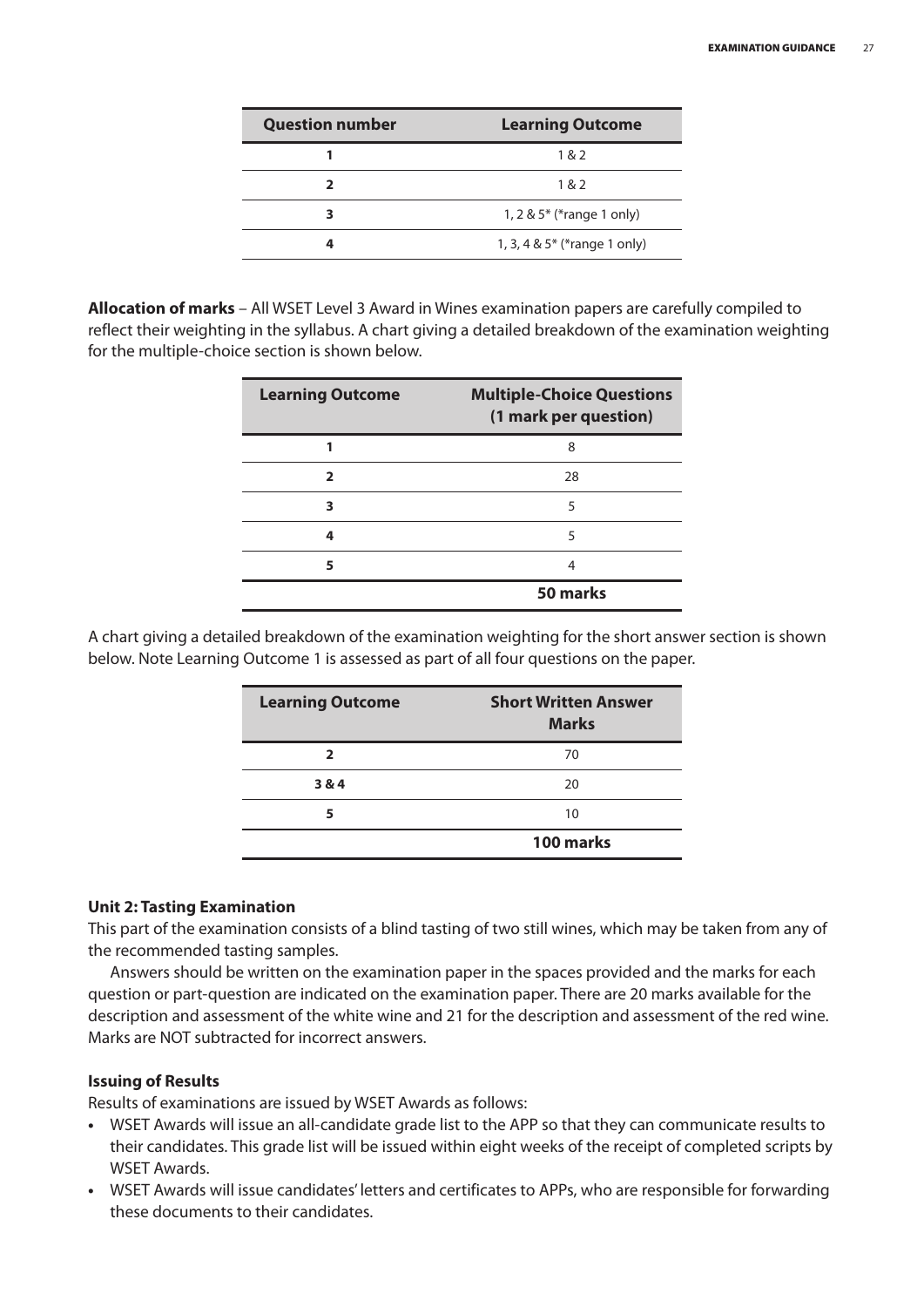## **Sample Multiple-Choice Examination Questions**

The Wine & Spirit Education Trust does not release past papers for the WSET Level 3 Award in Wines. In order to give candidates an idea of the sort of questions that might be asked, this section includes five sample examination questions. The examination consists of 50 questions similar to these.

#### **1. What is the principal grape variety in the Rosé d'Anjou blend?**

- a. Gamay
- b. Grolleau
- c. Malbec
- d. Cabernet Franc

#### **2. What is the name given to the process whereby the sediment is expelled from a bottle of Champagne?**

- a. Drawing off
- b. Riddling
- c. Racking
- d. Disgorgement

#### **3. Which one of the following will guarantee microbiological stability in a wine?**

- a. Sterile filtration
- b. Racking
- c. Depth filtration
- d. Cool fermentation

#### **4. What grape variety is NOT used in the production of Port?**

- a. Tinta Roriz
- b. Touriga Nacional
- c. Ugni Blanc
- d. Touriga Franca

#### **5. Which one of the following is an important natural factor in Ribera del Duero?**

- a. Maritime influence
- b. Early morning autumn mist
- c. High altitude
- d. Cold air descending from the Pyrenees

#### **Answers**

1b, 2d, 3a, 4c, 5c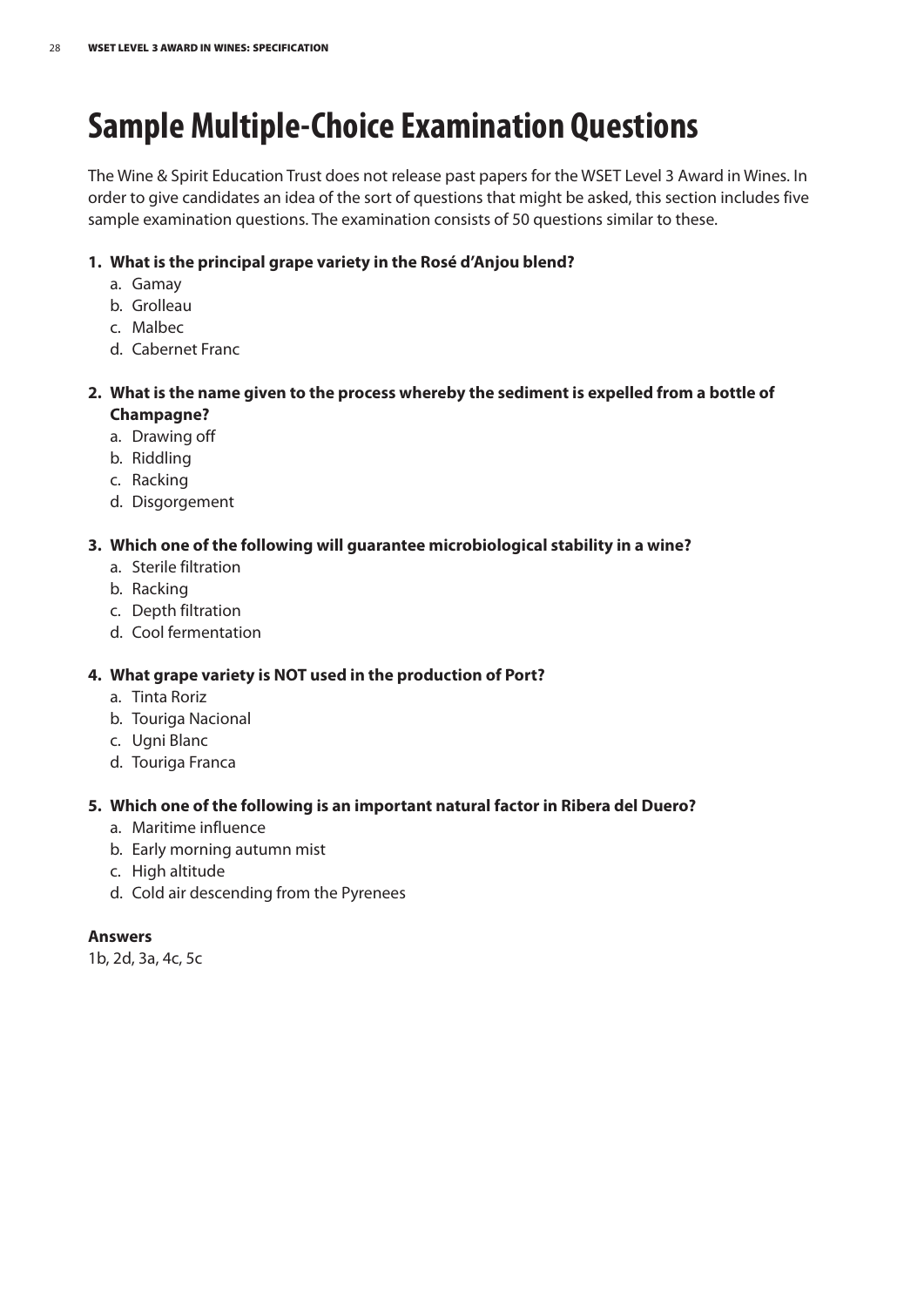## **Sample Short Written Answer Examination Question**

The paper will consist of four questions worth 25 marks each. In order to give candidates an idea of the sort of questions that might be asked, we have included an example question below. The examination consists of four questions similar to this.

#### **Question 1** (25 marks)

#### **PART 1**

a. Chardonnay can grow in both cool and warm climates. Give an example of one cool climate region and one warm climate region in Australia where Chardonnay is grown and describe what impact the climate has on the fruit characteristics of the grapes.

| Cool climate:<br>Warm climate:                                                                                                                                                                                                            | 3 marks<br>3 marks |
|-------------------------------------------------------------------------------------------------------------------------------------------------------------------------------------------------------------------------------------------|--------------------|
| b. Vertical shoot positioning (VSP) is a trellising system often used when growing Chardonnay<br>in a cool climate.<br>Explain why a grape grower would choose to use this system.                                                        | 4 marks            |
| PART <sub>2</sub>                                                                                                                                                                                                                         |                    |
| Some Chardonnays can have pronounced aromas of hazelnut, butter, sweet spice, toast and<br>vanilla with a rich texture and a full body.                                                                                                   |                    |
| a. Identify and describe two techniques that could be used during winemaking and<br>maturation to achieve these characteristics. Explain what characteristic(s) each technique<br>contributes to this style of wine.                      |                    |
| Technique 1:<br>Technique 2:                                                                                                                                                                                                              | 5 marks<br>5 marks |
| b. A customer asks you to recommend a premium French Chardonnay that has these<br>characteristics. What wine would you recommend and what temperature would you<br>serve it at?                                                           | 2 marks            |
| c. The wine has been opened but not all of it was consumed. You want to preserve the<br>remainder for a greater period of time than a few days. Name one appropriate method<br>for preserving the wine and briefly describe how it works. | 3 marks            |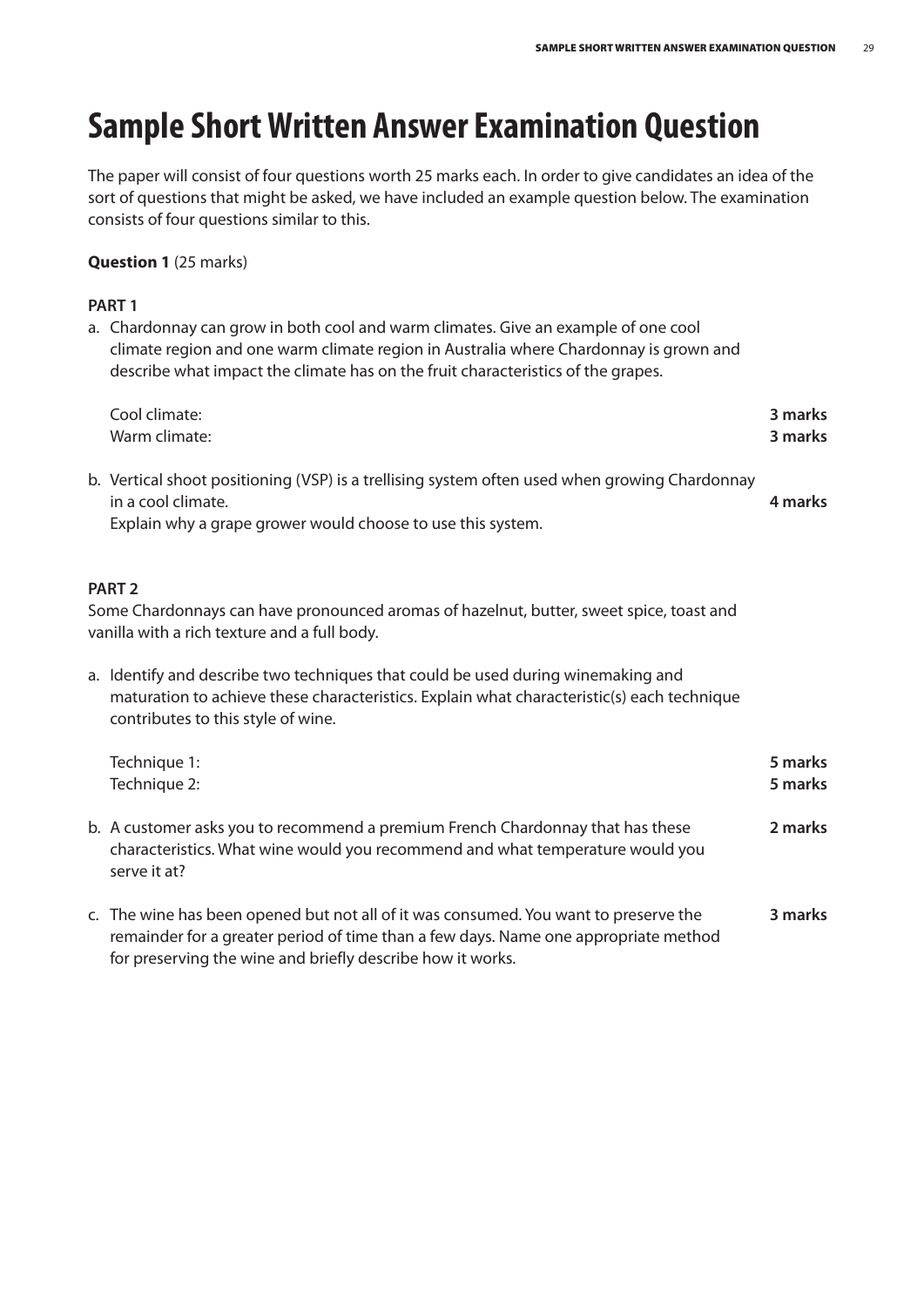## **Examination Regulations**

#### **1 Entry Requirements**

#### **1.1 Eligibility**

**1.1.1** Candidates applying to sit the examination must be over the legal minimum age for the retail purchase of alcoholic beverages in the country where the examination is being held, or be preparing for the examination as part of a recognised full-time programme of study, or have obtained consent from their parents or legal guardians.

**1.1.2** There are no restrictions on entry to the WSET Level 3 Award in Wines through overlaps with other qualifications or parts of qualifications.

**1.1.3** Candidates who are under the legal minimum age for the retail purchase of alcoholic beverages in the country where the examination is being held, or those who choose not to taste alcohol for health or religious reasons, will not be allowed to sample any alcoholic beverage as part of their course. These candidates will not be eligible to complete the assessment for Unit 2 of the WSET Level 3 Award in Wines. In such instances, candidates will receive a record of achievement on successful completion of Unit 1, but will not be awarded the WSET Level 3 Award in Wines qualification.

#### **1.2 Recommended prior learning**

**1.2.1** Completion of the WSET Level 2 Award in Wines and Spirits or an equivalent level of experience is recommended for entry to the WSET Level 3 Award in Wines. Candidates who believe they have a sufficiently good understanding of the subjects covered by the Level 2 Award in Wines and Spirits are advised to consult their prospective tutor before enrolment on a course of study for guidance on the accreditation of prior learning.

**1.2.2** The indicative levels of literacy and numeracy required for the examination are as follows:

- **• literacy:** Level 2 of the UK basic skills national standards, or equivalent level of literacy in the language used for the examination.
- **• numeracy:** Level 2 of the UK basic skills national standards, or equivalent.

#### **2 Format and Results**

**2.1** Candidates will be required to pass a closed-book examination, comprising two units.

**Unit 1:** A theory examination of two parts to be completed in two hours. The paper comprises:

- **•** 50 multiple-choice questions
- **•** 4 x 25 mark short written answer questions

A mark of 55 per cent in each part is required to achieve a pass in this unit of the qualification.

**Unit 2:** A tasting examination in the form of a blind tasting of two wines to be completed in 30 minutes. A mark of 55 per cent is required to achieve a pass in this unit of the qualification.

In order to be awarded the WSET Level 3 Award in Wines, candidates must achieve a pass in both units of the examination.

**2.2** Candidates who successfully complete both units will be issued with a WSET Level 3 Award in Wines and will receive an overall grade based on their aggregate mark over all examination papers.

A record of achievement will be issued to those candidates who have passed individual units, indicating the grades achieved. Once all units are completed, a final result will be issued. Results for successful candidates will be issued to APPs within eight weeks from receipt of completed scripts.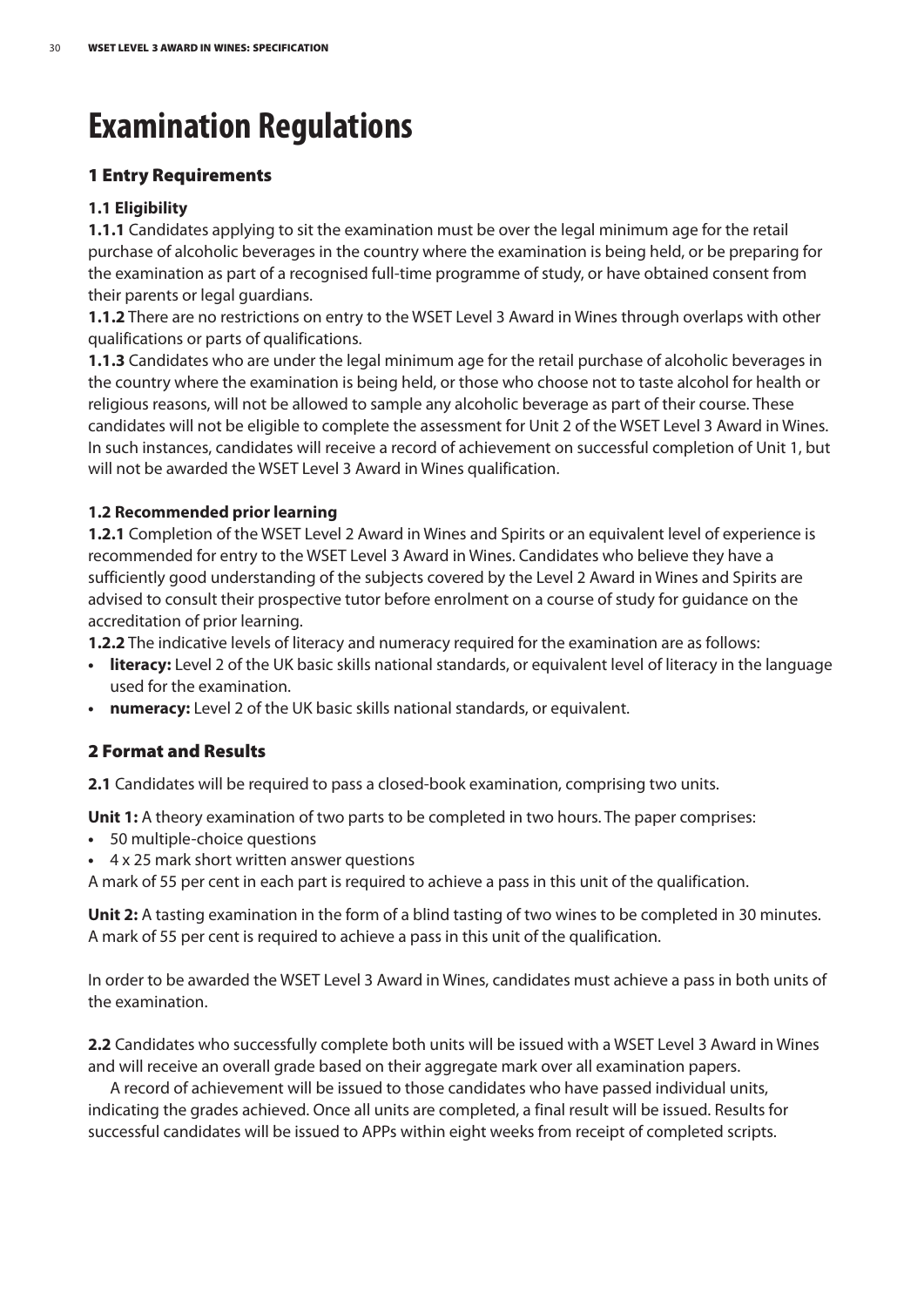**2.3** Results are graded as follows:

| Aggregate mark of 80% and above with no individual examination<br>paper below 65% | Pass with distinction |
|-----------------------------------------------------------------------------------|-----------------------|
| Aggregate mark of between 65% and 79%                                             | Pass with merit       |
| Aggregate mark of between 55% and 64%                                             | Pass                  |
| Aggregate mark of between 45% and 54%                                             | Fail                  |
| Aggregate mark of 44% and below                                                   | Fail unclassified     |

#### **3 Reasonable Adjustments**

**3.1** Examination candidates who have special examination requirements, which are supported by independent written assessment, are requested to notify the examinations officer at their APP of any such requirement at the time of enrolment. Further guidance for examination officers and candidates is available from WSET Awards as required.

**3.2** It is the policy of WSET Awards that such candidates should not be placed at a disadvantage in the examinations. Candidates are responsible for informing their APP of any such requirement at the time of enrolment.

#### **4 Resits**

**4.1** Candidates may apply to resit the examination if they are unsuccessful. There is no limit on the number of attempts that may be made.

**4.2** Candidates who have passed are not permitted to retake to improve their grade.

**4.3** Candidates who have passed either unit must resit the remaining unit in the same language they hold their pass in.

**4.4** Candidates resitting failed units will be ineligible for any grade in excess of Pass with Merit for the WSET Level 3 Award in Wines.

#### **5 Examination Conditions and Conduct**

**5.1** It is a condition of entry that candidates agree to the following specific conditions for the closed-book examination.

- **•** At the start of the examination all candidates must supply the invigilator with proof of identity in the form of photographic ID.
- **•** For all examinations, responses must be written in the same language as the examination paper.
- **•** The examination is to be completed in the time specified for each unit.
- **•** No reference is to be made to any material, in whatever form, other than the examination question paper and answer sheet.
- **•** Once the invigilator has declared that examination conditions are in place, no communication of any kind between candidates is permitted until they have left the examination room or the invigilator has announced the end of the examination.
- **•** During the examination candidates are only permitted to have the following items with them: tasting glasses, spittoon, pens, pencils, erasers, drinking water and a small handbag or shoulder bag so long as it only contains personal items.
- **•** It is prohibited for candidates to take any photographs of the examination room or examination materials.
- **•** For tasting examinations candidates should not wear perfume, aftershave lotion or any other strong scent.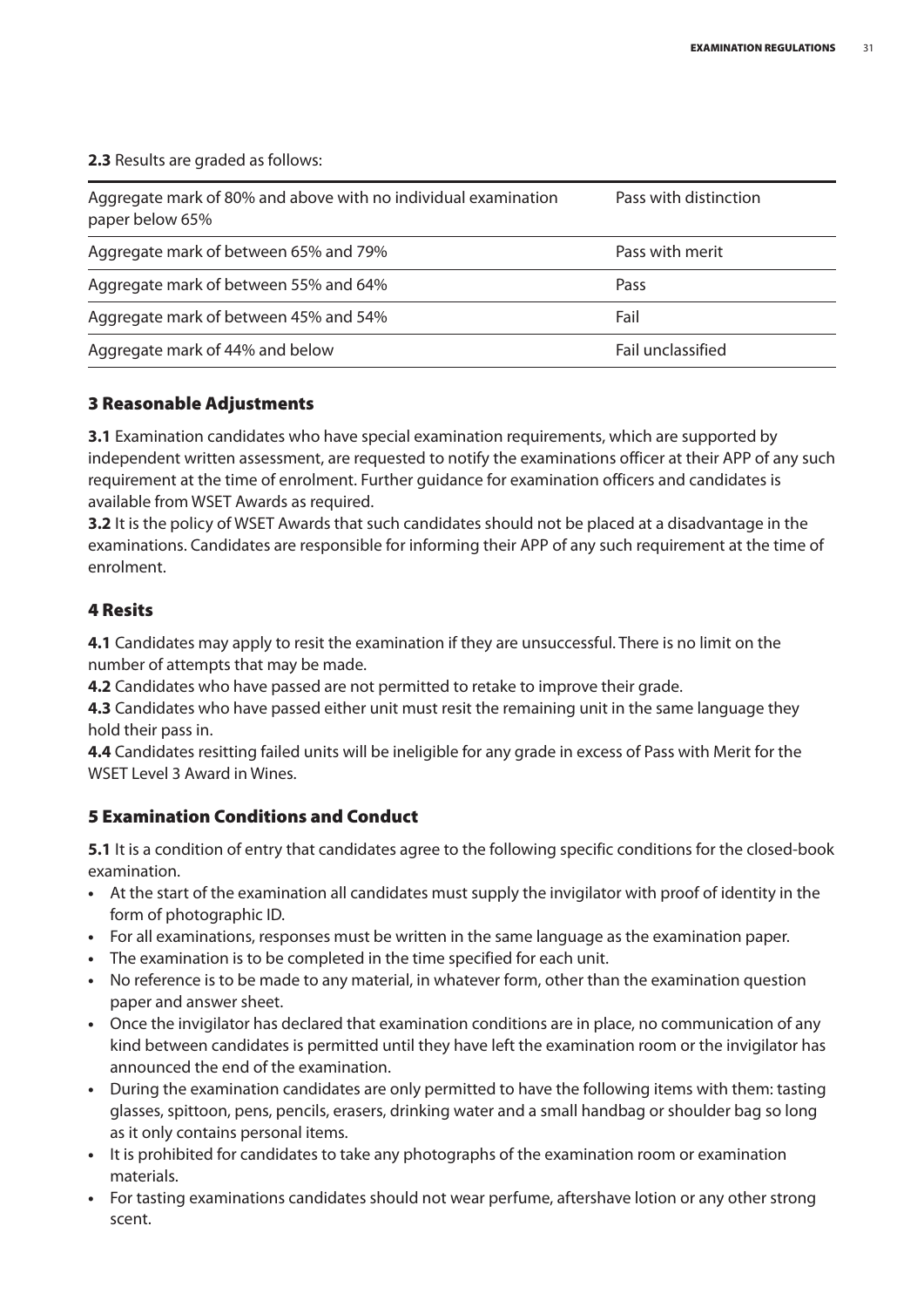- **•** The use of electronic devices of any kind is prohibited.
- **•** The use of dictionaries of any kind is prohibited.
- **•** The use of audible 'alarms'on any clock or watch is prohibited.
- **•** Candidates may not leave the room until the first 15 minutes of the examination time have elapsed.
- **•** Candidates who arrive after the published start time will NOT be allowed to sit the examination if any other candidate has already left the examination.
- **•** Candidates who arrive late may be allowed to enter the room at the discretion of the invigilator and only if other candidates are not compromised. Under normal circumstances we would not expect any candidate to be allowed to start the examination if they arrive more than 30 minutes after the published start time.
- **•** Candidates may not leave, and then return to, the examination room once the examination has started unless they can be accompanied by an invigilator at all times while they are out of the examination room.
- **•** Candidates who complete the examination early may leave the examination room up until the last 10 minutes providing they do not disturb other candidates; no re-admission is permitted.
- **•** Invigilators have no authority to comment upon, interpret, or express an opinion on any examination question.
- **•** Any candidate who is suspected of misconduct will be advised to leave the examination room immediately and their examination paper will be submitted to the Examination Panel to determine its validity and any future ban on sitting papers.
- **•** No examination question papers are to be removed from the examination room; candidates who fail to submit the question paper with their answer sheet will be deemed guilty of misconduct.
- **•** It is prohibited for candidates to reveal the content of examination papers to others, or reproduce it in any way.

**5.2** Candidates also agree to abide by the Invigilator's instructions. Failure to do so may render a candidate's results invalid.

**5.3** Examination papers and answer sheets are the property of WSET Awards and will not be returned to candidates.

#### **6 Examination Enquiries, Feedback and Appeals**

**6.1** Candidates requiring enquiry (re-mark) and/or a feedback on their examination paper should contact their APP and request an Enquiry and Feedback Form. The form must be completed and submitted to WSET Awards along with the appropriate fee within 12 weeks of the date of the examination. Any request received outside this time-frame will not be reviewed. Enquiries and feedback will be issued within eight weeks of receipt by WSET Awards.

**6.2** Any candidate dissatisfied with the result of an enquiry of an examination paper should contact the APP and request an Appeal against Enquiry Application Form, which must be completed and returned to WSET Awards, together with the appropriate fee, no more than 10 working days following notification of the enquiry decision. Appeals received outside this time-frame will not be reviewed. Appeals will be issued within eight weeks of receipt by WSET Awards.

#### **7 Candidate Satisfaction**

**7.1** Should any candidate have concerns that their APP is not providing the service that they expect, or is behaving in a way that is inconsistent with the standards required in terms of administration, tuition or examinations, they should first take this up with their APP. If this does not lead to a satisfactory resolution, candidates are asked to contact our APP Administration Team, appadmin@wset.co.uk. Please note that all complaints will be dealt with confidentially, but WSET Awards cannot act on anonymous complaints.

#### **8 WSET Awards Regulations**

**8.1** WSET Awards reserves the right to add to or alter any of these regulations as it thinks fit.